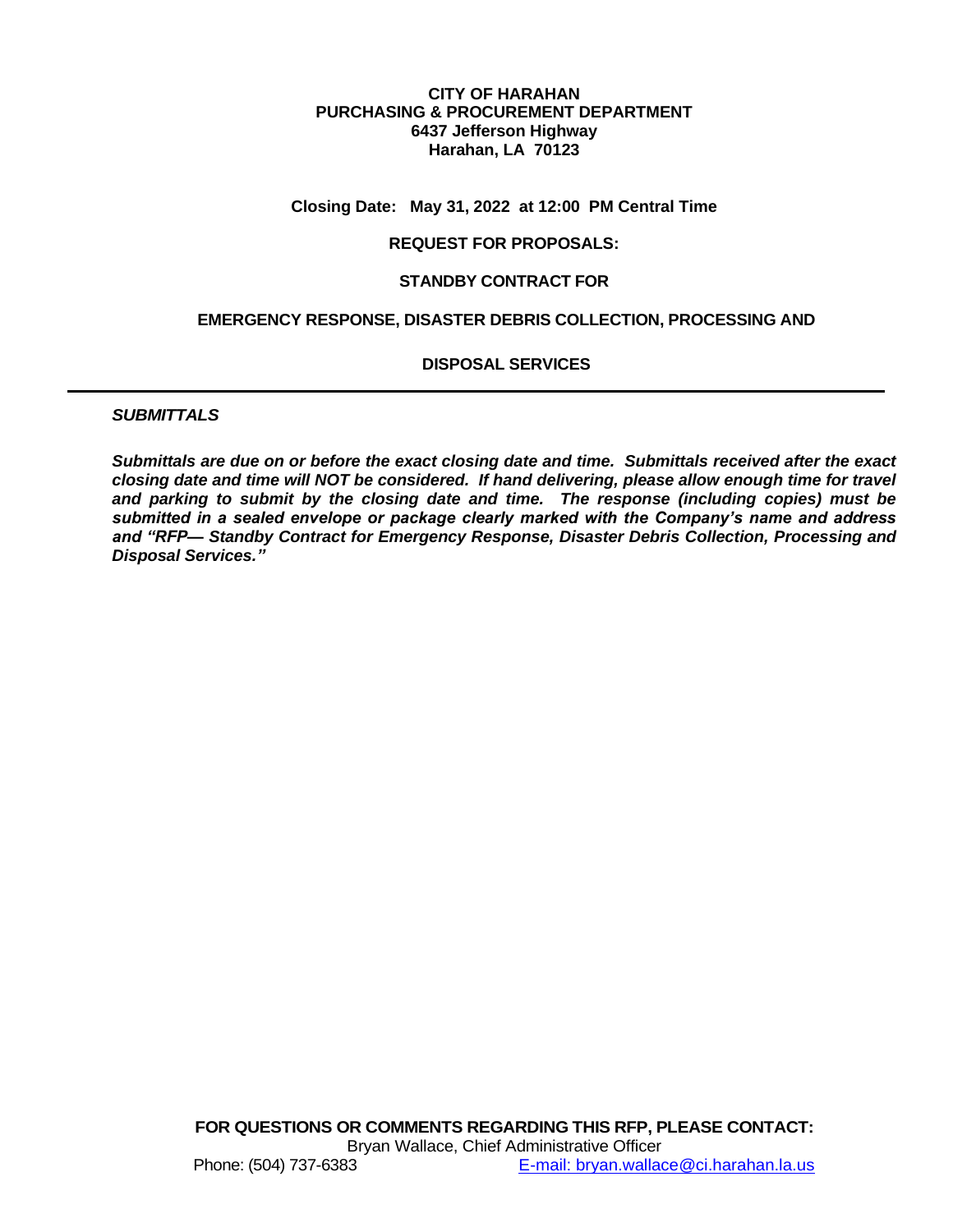CITY OF HARAHAN 6437 Jefferson Hwy. Harahan, LA 70123 (504) 737-6383

**The City of Harahan is soliciting proposals (RFPs) for a Standby Contract for Emergency Response, Disaster Debris Collection, Processing and Disposal Services in the event of a natural or manmade catastrophe.**

**3 (three) copies (original proposal shall be in a 3-ring binder and accompanied by an electronic copy on a compact disc or flash drive) of the proposal package and** shall be submitted in a sealed envelope to the Purchasing & Procurement Department, 6437 Jefferson Hwy., Harahan, LA 70123. The closing date/time must be referenced on the outside of the envelope (lower left corner). Envelope must be clearly marked **"RFP: Standby Contract for Emergency Response, Disaster Debris Collection, Processing and Disposal Services"**. Submissions must be received at the Mayor's Receptionist's Desk by **12:00 p.m. May 31, 2022.** The *attached scoring criteria* will be used to evaluate all qualification statements received. Failure to provide the required information shall be cause for rejection of the submittal as non-responsive.

## **I. PROJECT DESCRIPTION**

The project is summarized as follows. The City requires an experienced firm for a Standby Contract for Emergency Response, Management, and Recovery Services. The firm must be within 10 miles of Harahan, meet 24 hours before the storm approaches and be able to assemble within 4 hours after the storm passes. These services will not be authorized until such time as a Notice to Proceed has been issued. Consultant should be capable of providing a range of related services as described below in the **SCOPE OF WORK** in the event of a natural or manmade catastrophe.

## **II. SCOPE OF WORK (OR SCOPE OF SERVICES)**

The Scope of Work will include, at a minimum, the following elements:

#### **A. Clearing and/or removing debris from the public right-of-way, streets and roads to a debris management site (DMS) or final disposal site**

This action requires the loading of various types of debris and transporting the load to a predetermined debris management site (DMS) or a final disposal site. Debris is typically defined as scattered items and materials broken, destroyed, or misplaced by a natural disaster. Example: trees, construction and demolition material and personal property. Rightof-way is typically defined as the portion of land over which a facility, such as highways, railroads, or power lines are built. This includes land on both sides of the highway up to the private property line.

**A-1 – Vegetative Debris -** A cubic yardage rate associated with collection and transportation of vegetative debris from the public right–of-way to a predetermined disposal area. Vegetative debris consists of whole trees, tree stumps, tree branches, tree trunks, and other leafy material. Vegetative debris in this instance has already been separated or requires no separation and has been placed on the right of way for collection.

**A-2 – C&D Debris -** A cubic yardage rate associated with the collection and transportation of construction and demolition debris from the public right-of-way to a predetermined disposal area or landfill. Construction and demolition debris generated by a disaster includes damaged components of buildings and structures, such as lumber and wood, gypsum wallboard, glass, metal, roofing material, tile, carpeting and flooring, window coverings, plastic pipe, fully cured asphalt, heating and ventilating, air conditioning systems and their components, light fixtures, small appliances, equipment, furnishings and fixtures. C & D debris in this instance has already been separated or requires no further separation and has been placed on the right of way for collection. In some cases, this debris may be directed to a final disposal facility.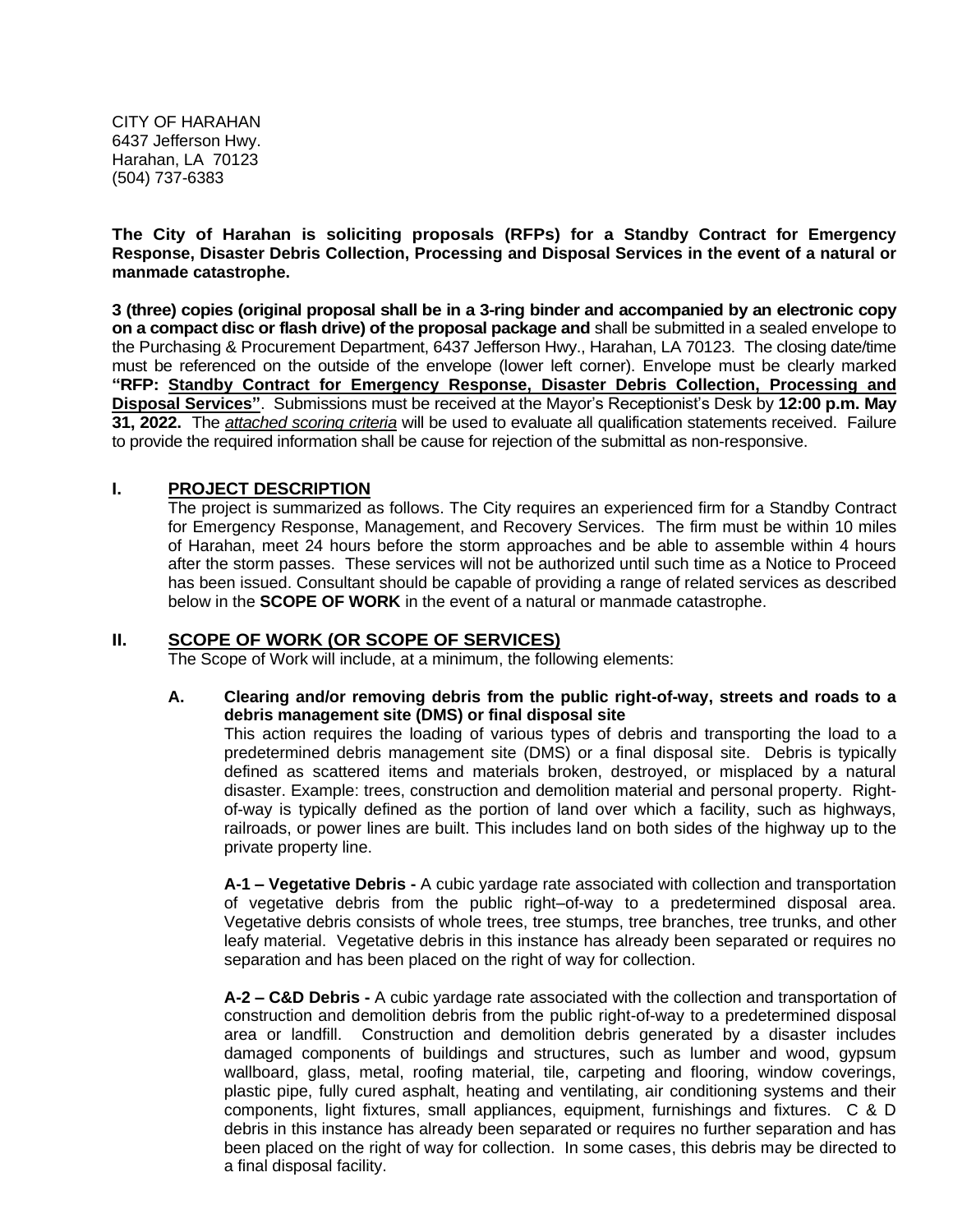## **B. Right-of-way (ROW) Stumps - The cost associated with the removal and disposal of hazardous stumps from the ROW**

A stump may be determined to be hazardous and eligible for reimbursement as a per-unit cost for stump removal if it meets all of the following criteria which shall be determined by the jurisdiction or its designated agent:

- It has 50 percent or more of the root-ball exposed (less than 50 percent should be flush cut);
- It is on improved public property or public right-of-way; and
- It poses an immediate threat to life, public health and safety.

The reasonable cost for the stump removal is based on the diameter of the stump measured two feet from the ground. Stumps measuring **24 inches in diameter or less** do not require special equipment; therefore, reimbursement will be based on the reasonable unit cost per cubic yard, using the Stump Conversion Table found in *Appendix G, FEMA RP 9523.11, Hazardous Stump Extraction and Removal Eligibility*. The unit price for stump removal includes the extraction, transport, and disposal of the stump as well as filling the cavity that remains.

The contractor will be compensated at the rate per cubic yard for normal debris removal for all stumps, **regardless of size, placed on the public rights-of-way by others** (i.e., contractors did not extract them from public property). In such instances, the contractor did not incur additional costs to remove these stumps; the same equipment used to pick up vegetative debris can be used to pick up these stumps.

If the contractor incurs additional costs for removal of a stump measuring more that 24 inches in diameter that is placed on the right-of-way, a Hazardous Stump Worksheet can be submitted for reimbursement consideration.

## **C. Right-of-way (ROW) cutting partially uprooted or split trees (leaners)**

An eligibility determination shall be made by the jurisdiction or its representative using the following criteria:

- A tree is considered "hazardous" if its condition was caused by the disaster; if it is an immediate threat to lives, public health and safety, or improved property; and if it is six inches in diameter or greater, when measured two feet from the ground; **and one or more of the following criteria are met**:
	- It has more than 50 percent of the crown damaged or destroyed.
	- It has a split trunk or broken branches that expose the heartwood.
	- It has fallen or been uprooted within a public use area.
	- It is leaning at an angle greater than 30 degrees.

Trees determined by the jurisdiction to be hazardous and that have **less than 50 percent of the root-ball exposed** should be cut flush at the ground level. The cut portion of the tree will be included with regular vegetative debris. The eligible scope-of-work for a hazardous tree may include removing the leaning portion and cutting the stump to ground level.

## **D. Right-of-way (ROW) removal of dangerous hanging limbs (hangers)**

Criteria for the removal of hangers will be determined by the jurisdiction using the **following criteria:**

Limbs must be:

- Greater than 2" in diameter at the break.
- Still hanging in a tree and threatening a public-use area (trails, sidewalks, golf cart paths)
- Located on improved public property.

All hazardous limbs in a tree should be cut at the same time, not in passes for particular sizes.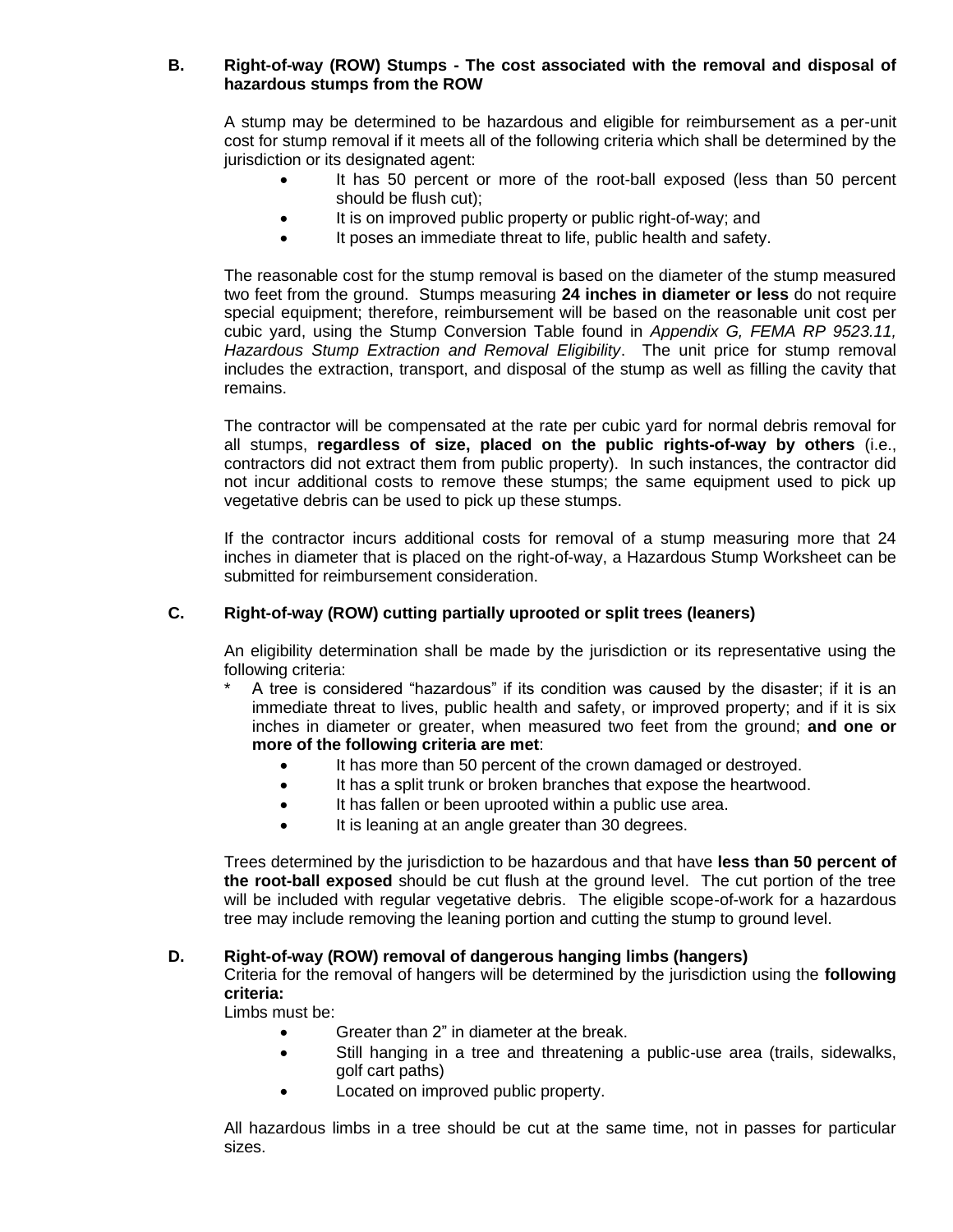An eligible scope-of-work will be to cut the branch at the closest main branch junction. Removing the entire branch back to the trunk is not the preferred method.

# **III. SUBMITTALS**

Each submittal shall contain sufficient information demonstrating that the firm has sufficient, qualified staff available to complete the required scope of work. Submittals shall include sufficient information about the firm's qualifications, including subcontractors; the resumes of key personnel; experience and current work load to assist the City in making the proper determinations about their capabilities.

- A. EXPERIENCE: Prospective Contractors must have experience in work of the same or similar nature, similar volumes, be capable of funding such potentially massive work for weeks or longer, must provide a reference list of at least one (1) Government customers for whom they have performed similar services, and must provide all information as specified herein.
- B. EXCEPTIONS: Prospective Contractors are advised that exceptions to any of the terms contained in this RFP must be identified in the response to the RFP. Failure to do so may lead the Owner to declare any such term non-negotiable, and/or may lead to the disqualification of the proposal.
- C. EXPENSES OF PREPARATION: The Owner is not responsible for any expenses which Prospective Contractors may incur in preparing and submitting proposals called for in this Request for Proposal.
- D. **INTERVIEWS:** The Owner reserves the right to conduct personal interviews or require presentations from any or all prospective Contractors prior to selection. The Owner will not be liable for any costs incurred by the proposer in connection with such interviews/presentations (i.e., travel, accommodations, etc.).
- E. MODIFICATION: The Owner reserves the right to request that the proposer modify their proposal to more fully meet the needs of the Owner, and/or to more fully describe their proposal.
- F. ADDITIONAL INFORMATION: The Prospective Contractor shall furnish such additional information as the Owner may reasonably require. This includes information which indicates financial resources as well as ability to provide and maintain the services and/or recovery operations for several weeks or more. The Owner reserves the right to make investigations of the qualifications of the proposer as it deems appropriate, including but not limited to a financial review and a background investigation.
- G. NEGOTIATIONS: The Owner reserves the right to negotiate modifications to proposals that it deems acceptable, reject any and all proposals, and to waive minor irregularities in the procedures.
- H. PERIOD OF ELIGIBILITY: All proposals submitted shall be binding for one hundred sixty (160) calendar days following the date of opening.
- I. ALTERNATE PROPOSALS:
	- 1) An alternate proposal is viewed by the Owner as a proposal describing an approach to accomplishing the requirements of the Request for Proposals, which differs, from the approach set forth in the solicitation.
	- 2) An alternate proposal may also be a second proposal submitted by the same proposer, which differs in some degree from its basic or prime proposal but is included within the same proposal package.
	- 3) Alternate proposals may address the technical approach, or other provision or requirements set forth in the solicitation.
	- 4) The Owner may, during the initial evaluation process, consider all alternate proposals submitted.
- J.ADDENDA:

If it becomes necessary to revise or amend any part of the Request for Proposal, the Owner will furnish the revision by written Addendum to all prospective Contractors who received an original Request for Proposals. It will be the responsibility of the proposer to contact the Owner prior to submitting a proposal to ascertain if any addenda have been issued, to obtain all such addenda, and to return executed addenda with the proposal. Failure to include signed Addendum with the proposal shall be grounds for rejection of a proposal.

K. EXECUTION OF CONTRACT: The Contract between Proposer and Owner shall be in the form of the "Agreement" provided by Owner. The successful Proposer shall assist and cooperate with the Owner in executing the Contract in a timely manner if notified of a successful award by Owner.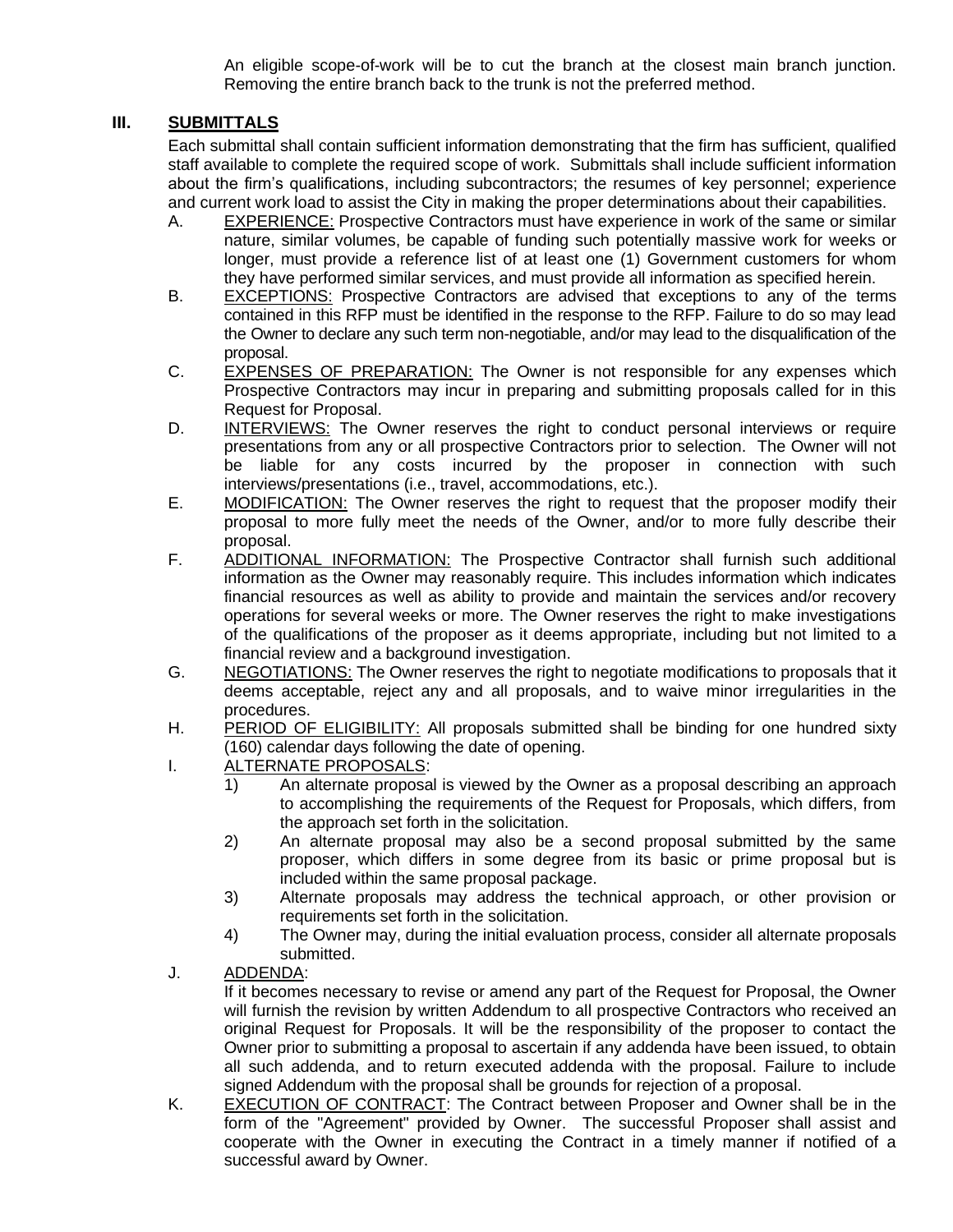L. TAXES: Cost of all sales and other taxes for which the Proposer is liable under the Contract shall be included in the Proposal.

# **IV. PROPOSAL REQUIREMENTS:**

Proposals shall include all of the information required by the Request for Proposal, and any additional data that the Prospective Contractor deems pertinent to the understanding and evaluation of the proposal.

Proposals shall be organized, and sections tabbed in the following order. All Proposals shall include at minimum:

TITLE PAGE: Show the name of proposer's firm, address, telephone number, email, name of contact person, date, and the subject: RFP-REQUEST FOR PROPOSAL FOR STANDBY CONTRACT FOR EMERGENCY RESPONSE, DISASTER DEBRIS COLLECTION, PROCESSING AND DISPOSAL SERVICES.

TABLE OF CONTENTS: Include a clear identification of the material by tab and by page number.

## **Tab 1: Contractor's Profile and Submittal Letter**

- A. Submittal Letter signed by an authorized agent of the Prospective Contractor.
- B. A proposal statement setting forth in detail how the Proposal meets the proposal requirements and evaluation factors and, where applicable,
- C. Organizational structure and locations of business with ownership interests.

## **Tab 2: Qualifications**

Provide a description and history of the firm focusing on the following:

- A. Experience in all aspects of emergency management, including response, procurement, operation, planning, contract management, and accounting systems.
- B. Document knowledge and experience with state and local emergency management agencies; state and federal programs.
- C. Demonstrate detailed experience and expertise pertaining to all of aspects of the Scope of Work set forth herein.
- D. Demonstrate knowledge of environmental requirements and regulations.

## **Tab 3: Technical Approach**

- A. Provide a narrative description with an organizational chart outlining the mobilization, operational plans, and structure, services to be provided and how and when these services shall be provided. This description should fully and completely demonstrate the Prospective Contractor's intended methods for servicing the requirements of all aspects of the Scope of Work set forth herein.
- B. Prospective Contractor may offer alternative solutions/options to achieve successful completion of the Scope of Work detailed herein.

## **Tab 4: Key Personnel**

- A. Include a listing of key staff including resumes for each describing experience, training, and education in the required services. Identify staff experience working with governmental entities and list those projects.
- B. Include an affirmative action plan for all personnel.

## **Tab 5: Proposed Subcontractors**

Include a listing of proposed subcontractors.

## **Tab 6: Pricing Schedule**

- A. Each Prospective Contractor must complete, execute, and submit the Pricing Schedule Proposal Form included herewith.
- B. The Pricing Schedule attached hereto shall be submitted and shall include all costs associated with the performance of the contract including travel and out-of-pocket expenses. The contractor will be responsible for all costs associated with ineligible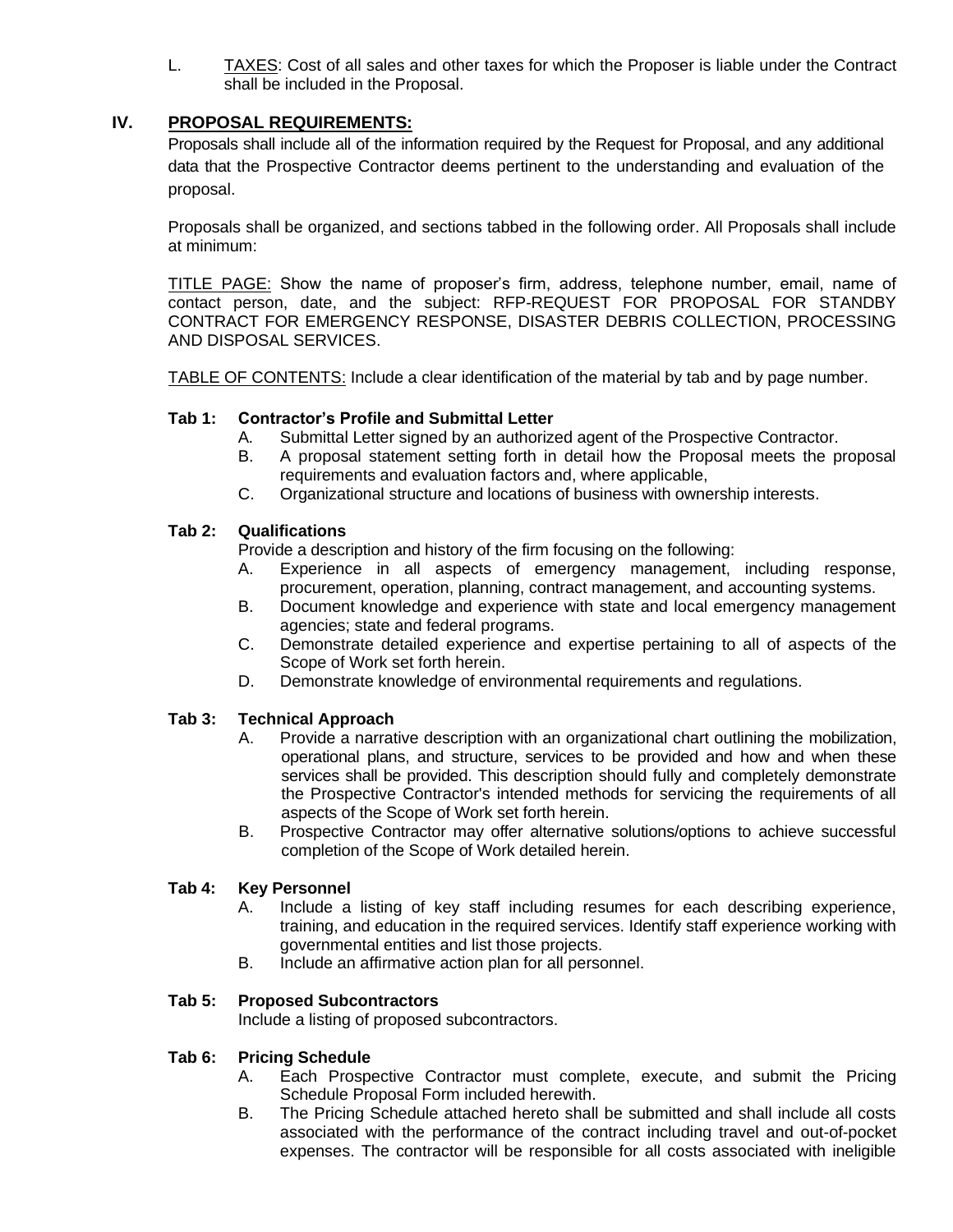debris.

## **Tab 7: References**

Contractor shall provide at least five (5) governmental entity references for which the firm has performed similar work of the same or similar magnitude to those requested in this solicitation, including the contact's name, entity, address, telephone number, e-mail address, and date and term of the contract and at least five letters of reference from previous clients.

## **Tab 8: Addenda**

Contractor is responsible for contacting Owner to identify any Addendums issued for this Request for Proposal. Any Addenda issued subsequent to the release of this solicitation must be acknowledged by signature of the authorized representative of the Prospective Contractor, and a copy is provided in this section.

#### **Tab 9: Exceptions**

Include any/all exceptions taken to the content of the solicitation itself or any contract or legal agreement(s) or document(s) related to the solicitation. Any exception shall be reviewed by Owner for appropriateness and is only valid if accepted in writing by Owner.

#### **Tab 10: Litigation: Prospective Contractors**

Contractors shall provide all judgments entered into against the Prospective Contractor by any Federal, State or Local Courts within the past ten (10) years; any criminal conviction ever issued against the Prospective Contractor or its owners or principals, and all civil, criminal and administrative proceedings pending against the Prospective Contractor at this time.

#### **Tab 11: Bonding Capacity**

Include an executed Letter of Commitment, proof of bonding capacity issued by the Surety Company for the Payment and Performance Bond, per the attached sample letter.

- **1. PROPOSAL EVALUATION:** The Owner shall award to the responsive and qualified proposer(s) whose proposal is determined to be the most advantageous to the Owner. Evaluation of proposals shall be based on the evaluation factors set forth in the Request for Proposals and any other relevant information obtained through the evaluation process, and the interviews, if held
- **2. EVALUATION CRITERIA:** The evaluation criteria define the factors that will be used by the evaluation committee to evaluate and score responsible and qualified proposals. Prospective contractors shall include sufficient information to allow the evaluation committee to thoroughly evaluate and score their proposals. Each proposal submitted shall be evaluated and ranked by an evaluation committee. The contract will be awarded to the most qualified contractor per the evaluation criteria attached herein.
- **3. WRITTEN REQUESTS FOR INTERPRETATIONS/CLARIFICATIONS:** No oral interpretations will be made as to the meaning of specifications or any other contract documents. All questions pertaining to the terms and conditions or scope of work of this RFP must be sent in writing (mail, email or fax) to the Owner and received no later than five (5) days prior to the proposal due date. Responses to questions may be handled as an addendum if the response would provide clarification to requirements of the proposal. All such addenda shall become part of the contract documents. The Owner will not be responsible for any other explanation or interpretation of the RFP made or given prior to the award of the contract. The Owner will not respond to questions received after the specified deadline.
- **4. ORAL PRESENTATION:** An oral presentation of proposal may be requested of any Prospective Contractor at the Evaluation Committee's discretion. Contractors are cautioned not to assume that presentations will be required and should include all pertinent and required information in their original proposal package.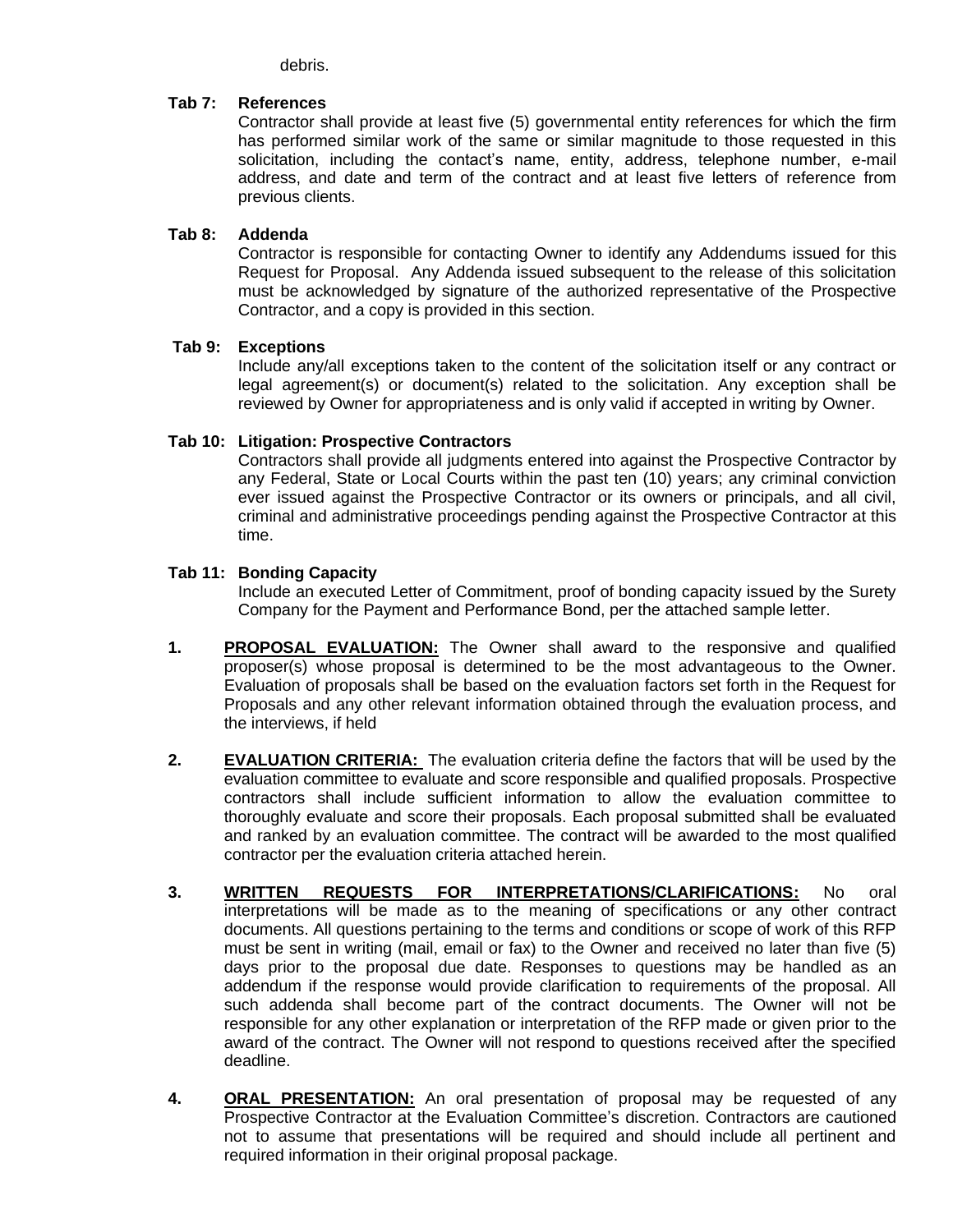- **5. WITHDRAWAL OF PROPOSAL:** The Proposal may be withdrawn by the Proposer by means of a written request, signed by the Proposer or its duly authorized representative. Such written request must be delivered to the place specified in the Request for Proposals/Advertisement for the receipt of Proposals prior to the scheduled closing time for receipt of Proposals. Modifications will not be accepted or acknowledged after the date and time for submission of proposals.
- **6. ACCEPTANCE/REJECTION:** The Owner reserves the right to accept or reject any or all proposals received as a result of this RFP, or to negotiate separately with competing contractors, and to waive any informalities, defects, or irregularities in any proposal, and to accept that proposal or proposals, which in the judgment of the proper officials, is in the best interest of the Owner.

# **7. CONTRACTOR'S CERTIFICATION AND RESPONSIBILITY:**

By submitting a proposal, Prospective Contractors represent that:

- A. The Prospective Contractor has fully read and understands the RFP in its entirety, has fully read and understands the proposal method, the evaluation criteria and has full knowledge of the scope, nature, and quality of work to be performed. The Prospective Contractor's proposal is made in accordance therewith.
- B. The Prospective Contractor possesses the capabilities, experience, resources, financial wherewithal, and personnel necessary to provide efficient and successful services as set forth in the Scope of Services to the Owner, and;
- C. Before submitting a proposal, each Contractor shall make all investigations and examinations necessary to ascertain site and/or local conditions and requirements affecting the full performance of the contract and to verify any representations made upon which the Contractor will rely. If the Contractor receives an award because of its proposal submission, failure to have made such investigations and examinations will in no way relieve the Contractor from its obligations to comply in every detail with all provisions and requirements of the contract, nor will a plea of ignorance of such conditions and requirements be accepted as a basis for any claim by the Contractor for additional compensation or relief.

# **8. CONTRACTOR'S PERSONNEL:**

- A. The Contractor represents that it has or shall secure at its own expense, all necessary personnel required to perform the services under the resulting contract. Such personnel shall not be employees of or have any contractual relationship with the Owner.
- B. The Contractor shall be responsible for ensuring that its employees, agents, and subcontractors comply with all applicable laws and regulations and meet all federal, state, and local requirements related to their employment and position. The Owner reserves the right to require the Contractor to remove any employee from working on the resulting contract which the Owner deems incompetent, careless, or otherwise objectionable.
- C. The Contractor certifies that it does not and will not during the performance of the contract employ illegal alien workers or otherwise violate the provisions of the Federal Immigration Reform and Control Act of 1986, as amended.
- D. During the performance of the contract, the Contractor agrees to the following:
	- 1) The Contractor shall not discriminate against any employee or applicant for employment because of race, religion, color, sex, age, handicap, or national origin, except when such condition is a bona fide occupational qualification reasonably necessary for the normal operations of the Contractor.
	- 2) The Contractor, in all solicitations or advertisements for employees placed by or on behalf of the Contractor, shall state that such Contractor is an Equal Opportunity Employer.
	- 3) The Contractor and any subcontractor shall pay all employees working on this contract not less than minimum wage specified in the Fair Labor Standards Act (29 CFR 510-794) as amended.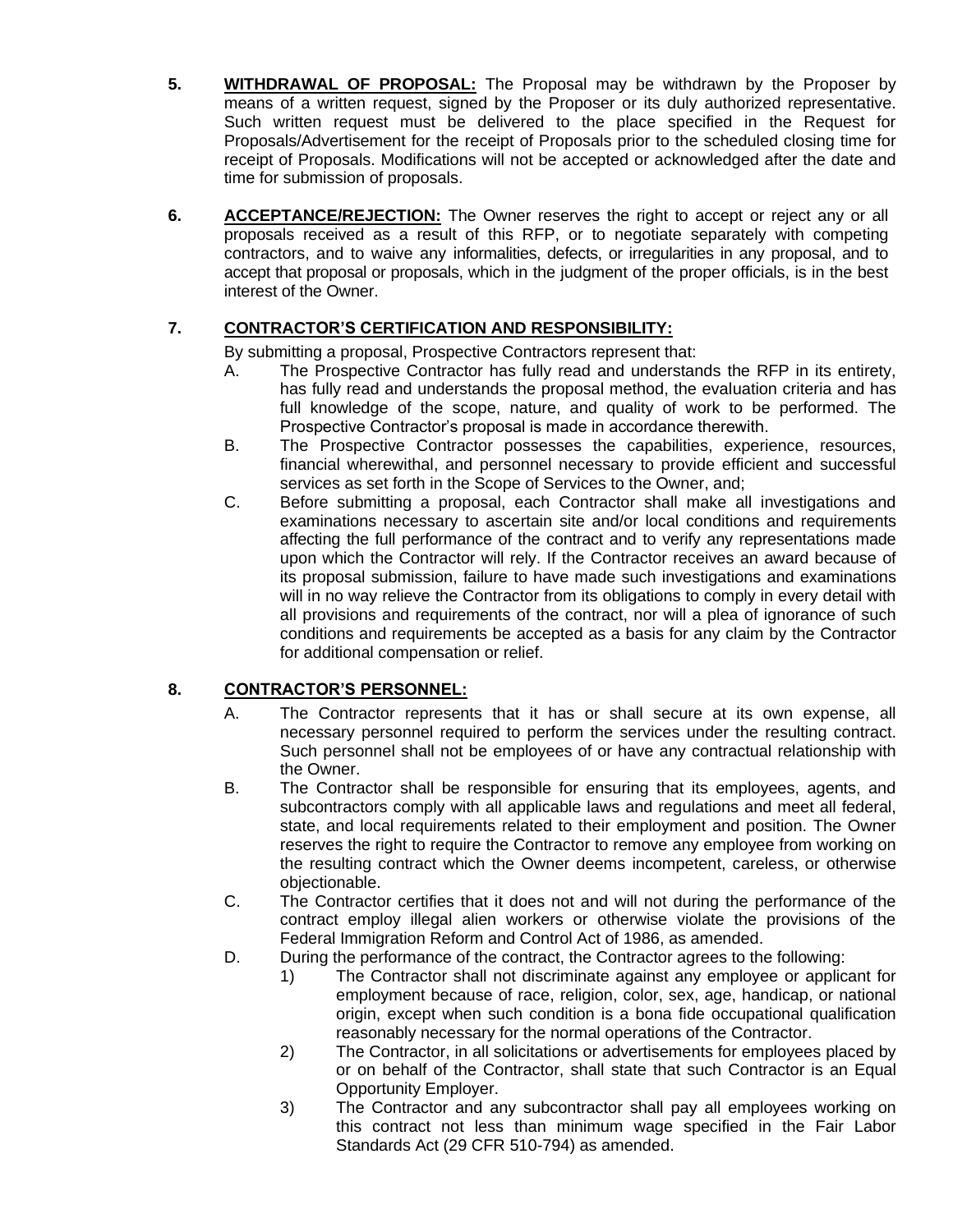- **9. RESERVATION OF OWNER'S RIGHTS:** In addition to all other rights provided the Owner under State law, the Owner specifically reserves the following rights:
	- A. Owner reserves the right to rank firms and negotiate with the highest ranked firms in accordance with the Evaluation Criteria set forth herein. Negotiation with an individual prospective Contractor does not require nor prohibit negotiation with others.
	- B. Owner reserves the right to select the proposal that it believes will serve the best interest of Owner.
	- C. Owner reserves the right to reject any or all Proposals.
	- D. Owner reserves the right to cancel the entire Request for Proposal or to cancel the award of any Contract at any time before the execution of such Contract by all parties without any liability.
	- E. The Owner reserves the right to waive any informality, irregularity or immaterial error in the Request for Proposal or in any Proposal received, or rejects any and/or all Proposals, or re-advertise.
	- F. Owner reserves the right to request any necessary clarifications or proposal data without changing the terms of the proposal.
	- G. Owner reserves the right to select a Contractor(s) on the basis of the original proposals without negotiation.
	- H. All proposals received from Contractors in response to this Request for Proposal will become the property of the Owner and will not be returned to the proposers. In the event of contract award, all documentation produced as part of the contract will become the exclusive property of the Owner.
	- I. In the event only one responsive proposal is received, the Owner reserves the right to award to the sole proposer; re-advertise the Request for Proposal, with or without making changes to the evaluation factors; or elect not to proceed.

For and in consideration of the Owner considering Proposals submitted, the Proposer, by submitting its Proposal, expressly waives any claim to damages of any kind whatsoever, in the event the Owner exercises its right to cancel the award in accordance herewith.

The Owner reserves the right to select, from among the various Proposal alternates, those alternates to be included in the final Contract as well as the right and option to award or resolicit Proposal alternates in any sequence or at any time deemed to be in the best interest of the Owner.

## **10. SUBCONTRACTING:**

- A. Contractor shall not employ any subcontractor, supplier, or other person or organization whether initially or as a substitute, against whom the Owner may have reasonable objection. Contractor must disclose all subcontractors before work begins. City shall approve subcontractors. The Contractor shall not be required to employ any subcontractor, supplier, or other person or organization to furnish or perform any of the work against whom the Contractor has reasonable objection. The Contractor shall provide an opportunity for local subcontractors, minority and Disadvantaged Business Enterprises (DBE's) subcontractors to participate in the work.
- B. All subcontractors, suppliers, or other persons or organizations (including those who are able to furnish the principal items of materials or equipment) shall be submitted to the Owner for acceptance if requested by Owner. The Owner's acceptance, in writing, of any such subcontractors, suppliers, or other person or organization so identified may be revoked on the basis of reasonable objection after due investigation, in which case the Contractor shall submit an acceptable substitute. No acceptance by the Owner of any such subcontractor, supplier, or other person or organization shall constitute a waiver of any right of the Owner to reject defective work. Action by the Owner awarding a Contract to a firm that has disclosed its intent to assign or Subcontract in its response to the RFP, shall constitute approval thereof.
- C. The Contractor shall be fully responsible to the Owner for all acts and omissions of the subcontractors, suppliers, or other persons, or organizations performing or furnishing any of the work under a direct or indirect contract with the Contractor just as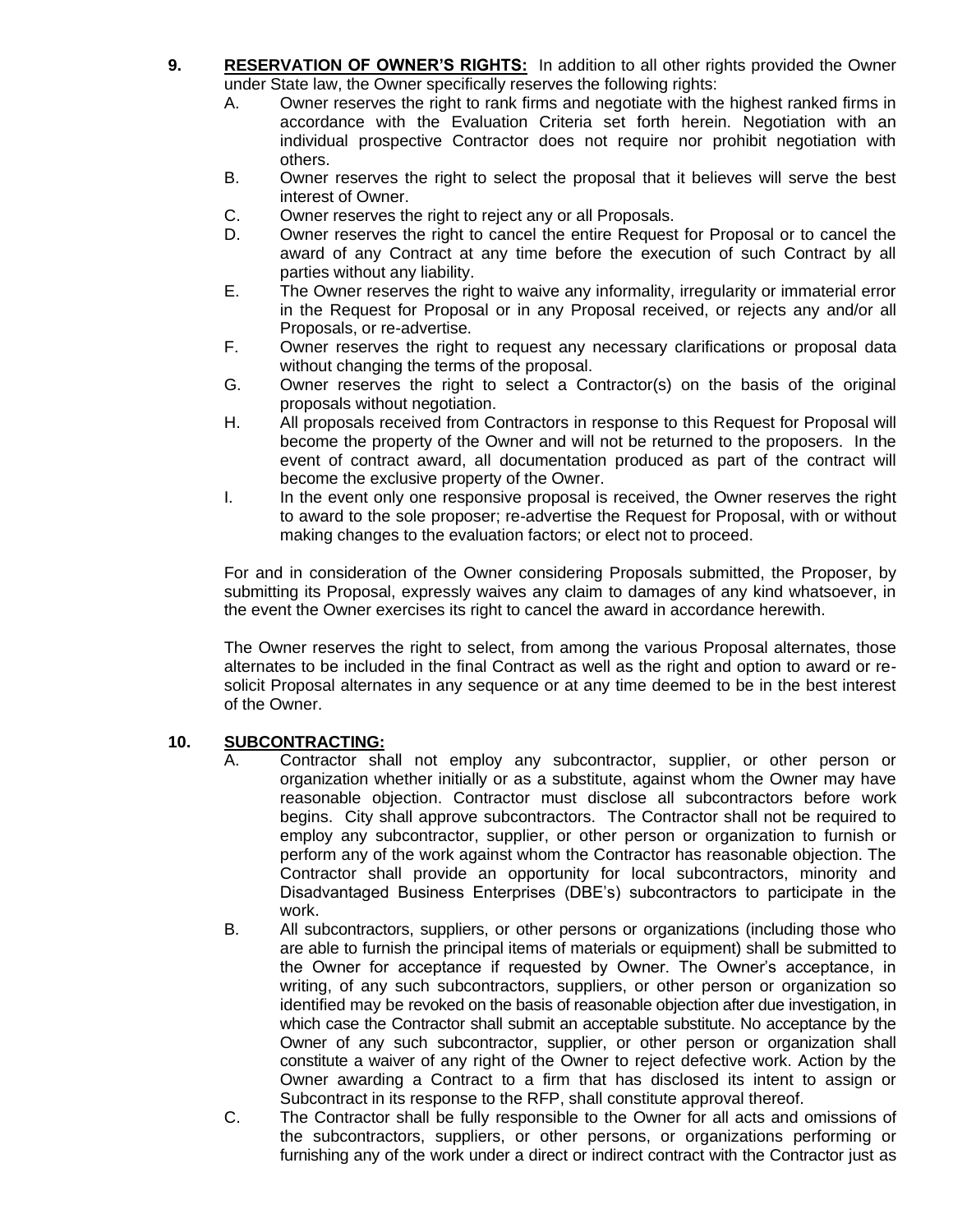the Contractor is responsible for the Contractor's own acts and omissions. Nothing in the resulting contract documents shall create for the benefit of any such subcontractors, suppliers, or other persons, or organizations, any contractual relationship between the Owner and any such subcontractors, suppliers, or other persons or organizations, nor shall it create any obligation on the part of the Owner to pay or to see to the payment of any money due any such subcontractors, suppliers, or other persons, or organization, except as may otherwise be required by laws and regulations.

- D. The Contractor shall be solely responsible for scheduling and coordinating the work of subcontractors, suppliers, or other persons, or organizations performing or furnishing any of the work under a direct or indirect contract with the Contractor. The Contractor shall require all subcontractors, suppliers, or other persons, or organizations performing or furnishing any of the work to communicate with the Owner through the Contractor.
- E. All work performed for the Contractor by a subcontractor or supplier shall be pursuant to an appropriate agreement between the Contractor and the subcontractor or supplier that specifically binds the subcontractor or supplier to the applicable terms and conditions of the resulting contract for the benefit of the Owner.
- **11. CONTRACT:** The contents of this RFP and all provisions of the successful proposal deemed pertinent by the Owner may be incorporated into a contract and become legally binding when approved and executed by both parties. Contents of the Contract may contain changes from the Owner's perspective as a result of the RFP process and proposal(s) received. The final negotiated contract may include the scope of work as outlined in this RFP along with the successful Contractor's submittal and any additions or deletions made at the discretion of the Owner as a result of this RFP process. The Contract will be a standby contract for use in dealing with response to emergency situations. Work related to the Contract shall commence upon issuance of a Notice to Proceed.

# **12. PROPRIETARY INFORMATION:**

Proposers should be aware that the Request for Proposal and the responses thereto are in the public domain. However, the proposers may identify specifically any information contained in their proposals which they consider confidential and/or proprietary and which they believe to be exempt from disclosure, citing specifically the applicable exempting law.

A. All proposals received from proposers in response to this Request for Proposal will become the property of the Owner and will not be returned to the proposers. In the event of contract award, all documentation produced as part of the contract will also become the exclusive property of the Owner. The Owner has the right to use any or all ideas presented in any reply to this RFP. Selection or rejection of any proposal submitted does not affect this right.

## **13. LICENSES AND CERTIFICATES:**

- A. The Owner reserves the right to require proof that a Prospective Contractor is an established business operating in compliance with the law. Local and State Business Licenses are required for this proposal.
- B. Each Prospective Contractor shall be licensed and qualified to do business in its area of expertise. Each firm shall submit with their proposal a copy of and maintain the appropriate licenses and certificates during the term of any resulting contract, and any extensions.
- C. The Contractor is to procure all permits, licenses, and certificates, or any such approvals of plans or specifications as may be required by federal, state and local laws, ordinances, rules, and regulations, for the proper execution and completion of the Work under this Agreement.
- D. The Proposer certifies that their company is a licensed General Contractor in the State of Louisiana. Proposer must submit a copy of the license with the proposal and be in good standing with the State regulatory body. No specific designation is required, only that the company is properly licensed as a Contractor.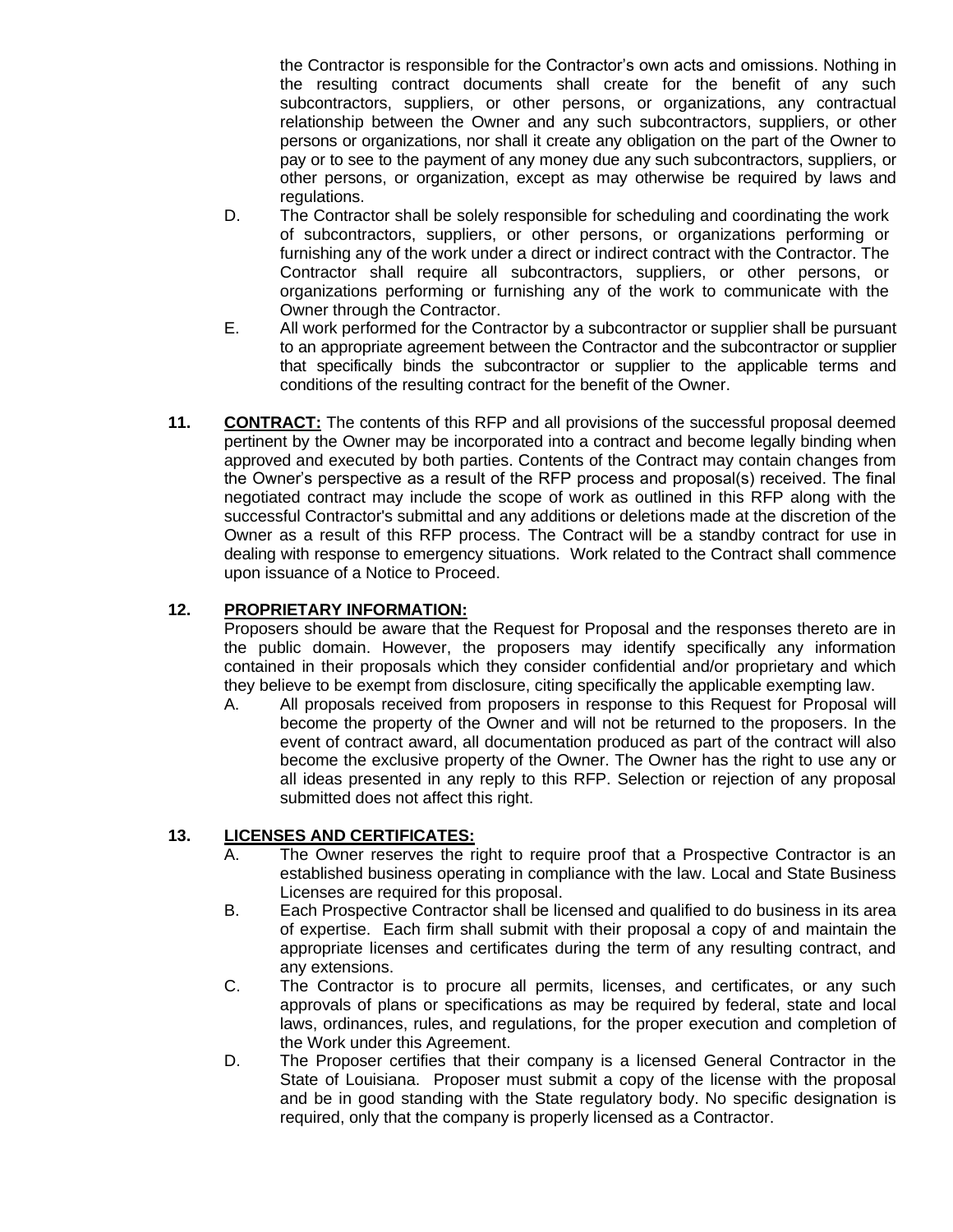## **14. CONTINUING THE WORK:**

The Contractor shall carry on the work and adhere to the progress schedule during all disputes or disagreements with the Owner. No work shall be delayed or postponed pending resolution of any disputes or disagreements, except as the Owner and Contractor may otherwise agree in writing.

## **15. WAIVER OF CLAIMS:**

Once any contract resulting from this RFP expires, or final payment has been requested and made, the respective Contractor shall have no more than ninety (90) calendar days to present or file any claims against the Owner concerning such contract and thereafter, such claim shall be deemed waived.

## **16. CHANGE IN SCOPE OF WORK**

- A. The Owner may order changes in the work consisting of additions, deletions, or other revisions within the general scope of the contract. All change orders must be approved prior to beginning work. No claims may be made by the Contractor that the scope of the project or of the Contractor's services has been changed, requiring changes to the amount of compensation to the Contractor or other adjustments to the contract, unless such changes or adjustments have been made by written amendment to the contract signed by the Owner and Contractor. It is noted that this is a unit price contract, and nothing herein shall limit the number of units of work which may be required by a disaster. Once issued a Notice to Proceed (NTP), unless limited by area or amount, the Contractor shall proceed at the daily directive of the Owner with the entire work required hereunder.
- B. If the Contractor believes that any particular work is not within the scope of work of the contract, is a material change, or will otherwise require more compensation to the Contractor, the Contractor must immediately notify the City's Representative in writing of this belief. If the Owner's Representative believes that the particular work is within the scope of the contract as written, the Contractor will be ordered to and shall continue with the work as changed and at the cost stated for the work within the scope. The Contractor may then assert its right to an adjustment under the terms and conditions set forth herein for claims.
- C. The Owner reserves the right to negotiate with the awarded Contractor(s) without completing the competitive RFP process for materials, products, services, and/or items similar in nature to those specified within this RFP for which requirements were not known or realized at the time of issuance of the RFP.
- D. The Contractor shall commence performance on the date set forth in the Notice to Proceed which date shall be determined by the Owner prior to, during or after any disaster.
- E. The Contractor shall, after Notice to Proceed and with the Owner's direction, provide a work plan showing where operations will begin, and which streets/roads will be cleared on a daily basis. The plan will be updated each day of operation. Contractor shall provide a computerized daily update of progress, showing the streets cleared by web map, the volumes recovered, the location of crews, and the estimated percentage completion. Such program shall be web based and shall be accessible by the Owner with a password provided by Contractor or as an active website available without password to the public, as instructed by the Owner. Contractor shall provide examples of such work plan, their web-based programs, their plans for its use, and the hosting thereof in their proposal.

## **17. USE OF PREMISES:**

A. The Contractor shall assume full responsibility for any damage to any work areas or to the owner, homeowner, or occupant thereof, or of any adjacent land or areas, resulting from the performance of the work. Contractor shall maintain a toll-free hotline answered 24 hours per day to professionally accept homeowner and other claims. Contractor shall provide in its proposal, a summary of and sample computerized documents exhibiting its complete claim resolution program to include computerized complaint logs, complaint report forms, site visit and inspection forms, and computerized resolution reporting forms and summaries for the Owner. Should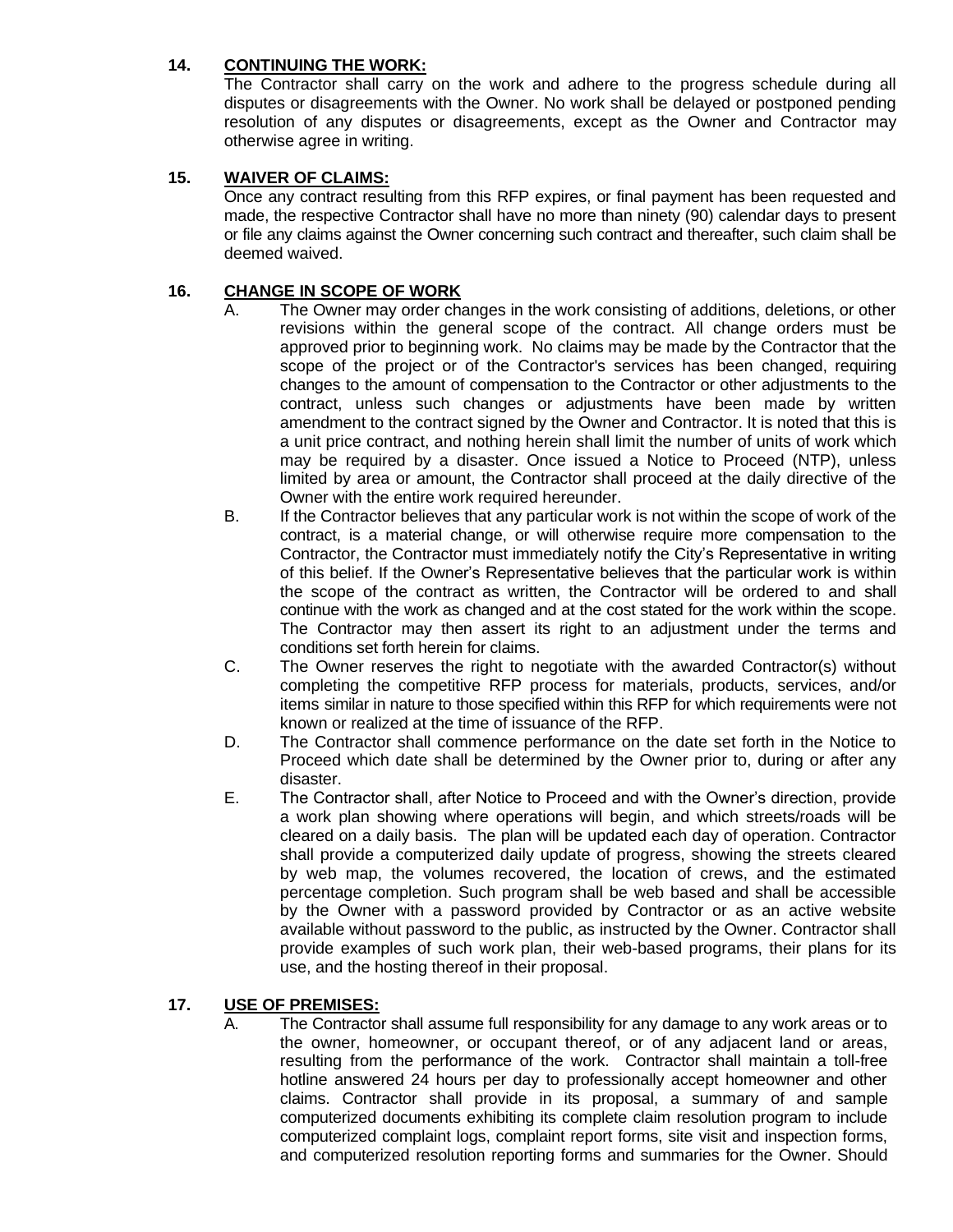any claim be made by any such owner or occupant because of accident, intentional act, the performance of the work, or for any other such reason the cause of which is the Contractor or their Subcontractors, Agents or Employees, the Contractor shall promptly settle with such party by negotiation or otherwise resolve the claim by arbitration or other dispute resolution proceeding or at law. Contractor shall provide a weekly computerized update of all claims and complaints and their disposition, both individually and in summary form.

- B. During the progress of the work, the Contractor shall keep their sites free from accumulations of waste materials, rubbish, and other debris resulting from the work. At the completion of the work, the Contractor shall remove all waste materials, rubbish, and debris from and about the sites, as well as tools, appliances, equipment, machinery and/or surplus materials.
- C. The Contractor shall take care to monitor and make every effort to prevent or mitigate spills of petroleum products and hydraulic fluids. Any such spills shall be remediated immediately by the Contractor.
- D. No tracked equipment shall be allowed on public streets or R.O.W.'s without the written permission of the Owner.
- **18. ESTIMATED QUANTITIES:** The Owner reserves the right to increase or decrease estimated quantities as required. Estimated quantities as shown within this RFP are for estimating and proposal purposes only. It is understood by all Prospective Contractors that these are only estimated quantities and the Owner is not obligated to purchase any minimum or maximum amount during the life of the contract. The actual volumes of any work can only be identified subsequent to a disaster, and as the work proceeds. The Contractor shall be required to perform all work required by the Contract regardless of volume.
- **19. PERFORMANCE**: The selected Contractor shall perform the resulting contract in a timely fashion. If the disaster is such that it may reasonably be predicted in advance, Contractor shall have Management personnel within the Emergency Operations Center (EOC) 24-48 hours prior to the arrival of the disaster. If the disaster is such that the disaster could not be predicted, the Contractor shall have Management personnel within the EOC within 24 hours after the event. Contractor's Management personnel shall assist the Owner to plan a response, plan for the arrival of the event if possible, and to initiate the Emergency Push and initial debris removal and rescue operations. Contractor shall mobilize work crews and heavy equipment within such period of time as may be set forth within the Notice to Proceed. Crews shall be mobilized in a staggered phasing so as not to overwhelm the resources of the monitoring body.

Contractor shall describe its mobilization program and past experience with such mobilization. Contractor should clearly exhibit experience in large previous compelling mobilizations, to multiple sites, with short time frames.

**20. PAYMENT AND PERFORMANCE BONDS/ SURETY LETTER:** The successful bidder shall be required to provide payment and performance (surety) bonds for the entire amount of the Contract price to insure the successful performance of the terms and conditions of the contract. The payment and performance bond shall be subject to forfeiture for failure on the part of the successful bidder to perform its obligations under the contract. The bond must be provided within seven (7) days of written Notice to Proceed.

The payment and performance bond is to be secured from a surety or insurance company listed on the U.S. Department of the Treasury Financial Management Service list of approved bonding companies which is published annually in the Federal Register, with at least an A-rating in the latest printing of the A.M. Best's key rating guide, to write individual bonds up to ten percent of policyholders' surplus as shown in the A.M. Best's key rating guide and is licensed in this State to write surety bonds.

As this Contract is on a Standby Emergency Basis, the Owner must be certain that the offeror has the capability to obtain, within a few days, in the face of a major disaster, a surety bond to cover the extensive Emergency work which may be required, and which work must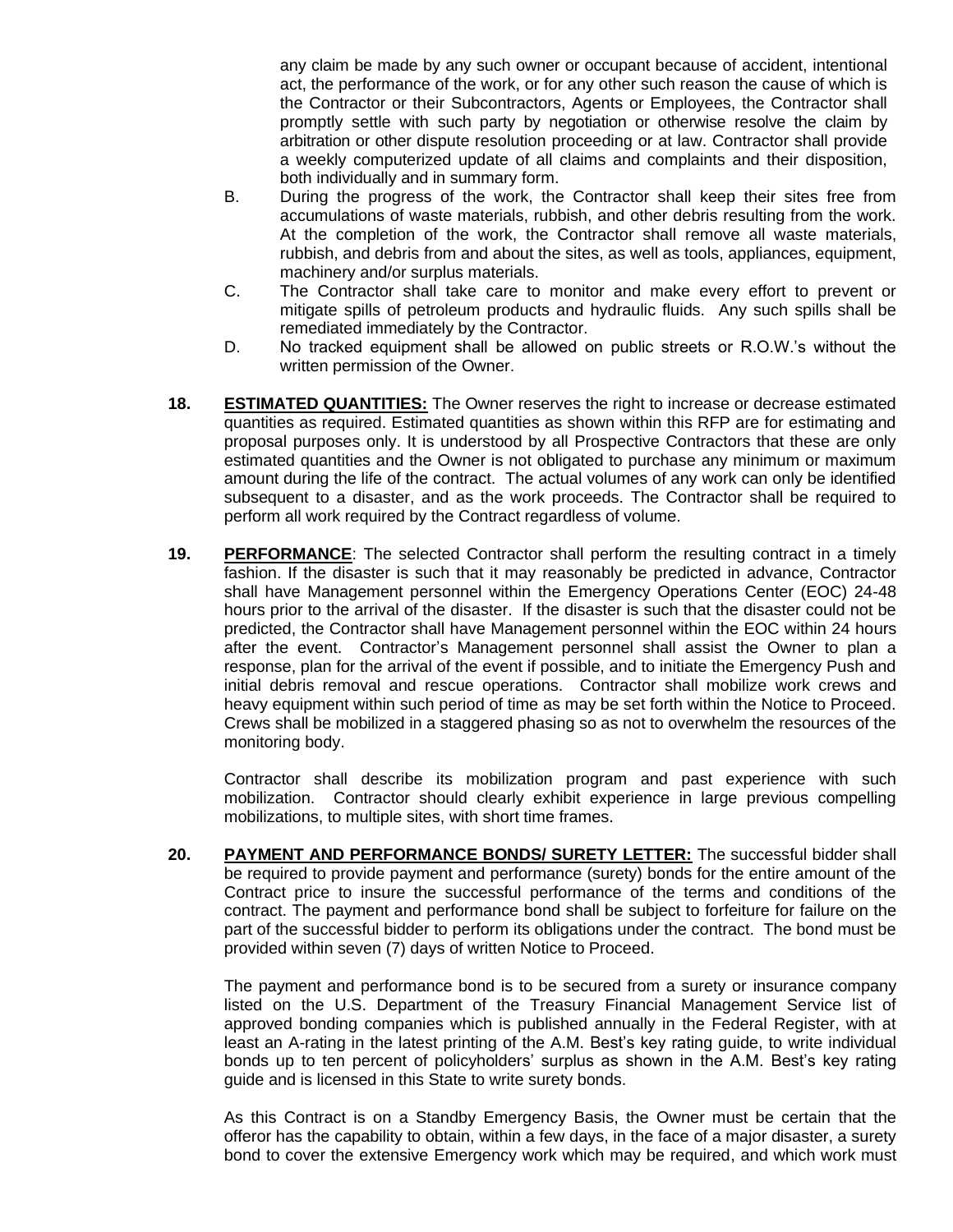be initiated almost immediately. Therefore, to ensure such capability, the Owner requires the Proposed Contractor to provide a signed Letter of Commitment from their surety company meeting the requirements delineated above, with their proposal in the form and containing the required terms and conditions as set forth herein. The Letter of Commitment shall exhibit clearly the proposed Contractor's ability to obtain, and upon a valid Notice to Proceed, the surety's obligation to provide, a surety Payment and Performance bond for the Project for an amount up to \$50,000,000. The Owner reserves the right to seek clarifications to satisfy the requirements of the commitment letter. See the attached sample Surety Commitment letter. Failure to include an appropriate executed letter from the surety in acceptable format shall be grounds for rejection of the Proposal.

**21. PAYMENT/INVOICES:** All Prospective Contractors must specify on their Proposal letter the exact company name and address which must be the same as shown on invoices submitted for payment. Contract payments may be made in arrears, within thirty (30) days after approval of a billing statement for actual work done by the Contractor(s) and maybe made after FEMA reimbursement. All billing statements or invoices submitted for payment shall be original and should be sent to Owner at the following address: 6437 Jefferson Hwy., Harahan, LA 70123.

Billing statements or invoices should include company name and address, locations of where work has been performed, reconciliation sheets for each day's work, and support documentation as required. The successful Contractor will be responsible for all work and/or debris deemed ineligible. Retainage will be withheld from each contract payment in the amount of ten (10%) percent. Retainage will be released upon the completion of the project including the resolution of all complaints, but not sooner than 90 days after the completion of all contract work to insure timely completion of the project and/or discovery of damage to public or private property. Contractor shall also submit executed lien. If Retainage exceeds Two Million (\$2,000,000) Dollars, it shall no longer be collected or withheld.

Invoices submitted for payment shall be accompanied by an electronic worksheet, in Microsoft Excel format, which includes information contained in the approved worksheets and/or debris ticket. The final format of the daily worksheet and information to be contained will be approved and agreed upon by the Contractor and the Contract Administrator. Any discrepancies between the Owner's records and the Contractor's submittals must be rectified, to Owner's satisfaction, by the Contractor, before payment on those items will be made by the Owner. Contractor shall computerize all tickets daily and present to the Owner as a summary reconciliation document within (48) hours of the daily completion of the work. Contractor shall note that thousands to tens of thousands of tickets may be produced per day and Contractor's plans and computer program must encompass such potential volumes. Contractor should provide sample forms and program formats, describe their data processing experience, their data management center (if any), their data management programs and procedures and their key data management personnel in their proposal.

Owner and Contractor shall meet daily (within 48 hours of the issuance of the tickets) to reconcile tickets and work performed. Contractor shall revise the computerized reconciliation sheets with any corrections discovered and re-present a corrected Daily Reconciliation sheet to the Owner for signature within twenty-four (24) hours thereafter. Both the Owner and the Contractor shall execute each Daily Reconciliation sheet after being verified as correct. Such Daily Reconciliation sheets shall then become the basis for billing documentation.

## **22. RECORDS AND RIGHT TO AUDIT:**

The Contractor shall maintain adequate records, documents, and information to justify all charges, expenses and costs incurred in performing the work for at least five (5) years after completion of this contract. The Owner shall have access to such books, records, and documents as required in this section for the purpose of inspection, reproduction, audit, and/or during normal business hours, at the Owner's expense, upon five (5) days prior written notice.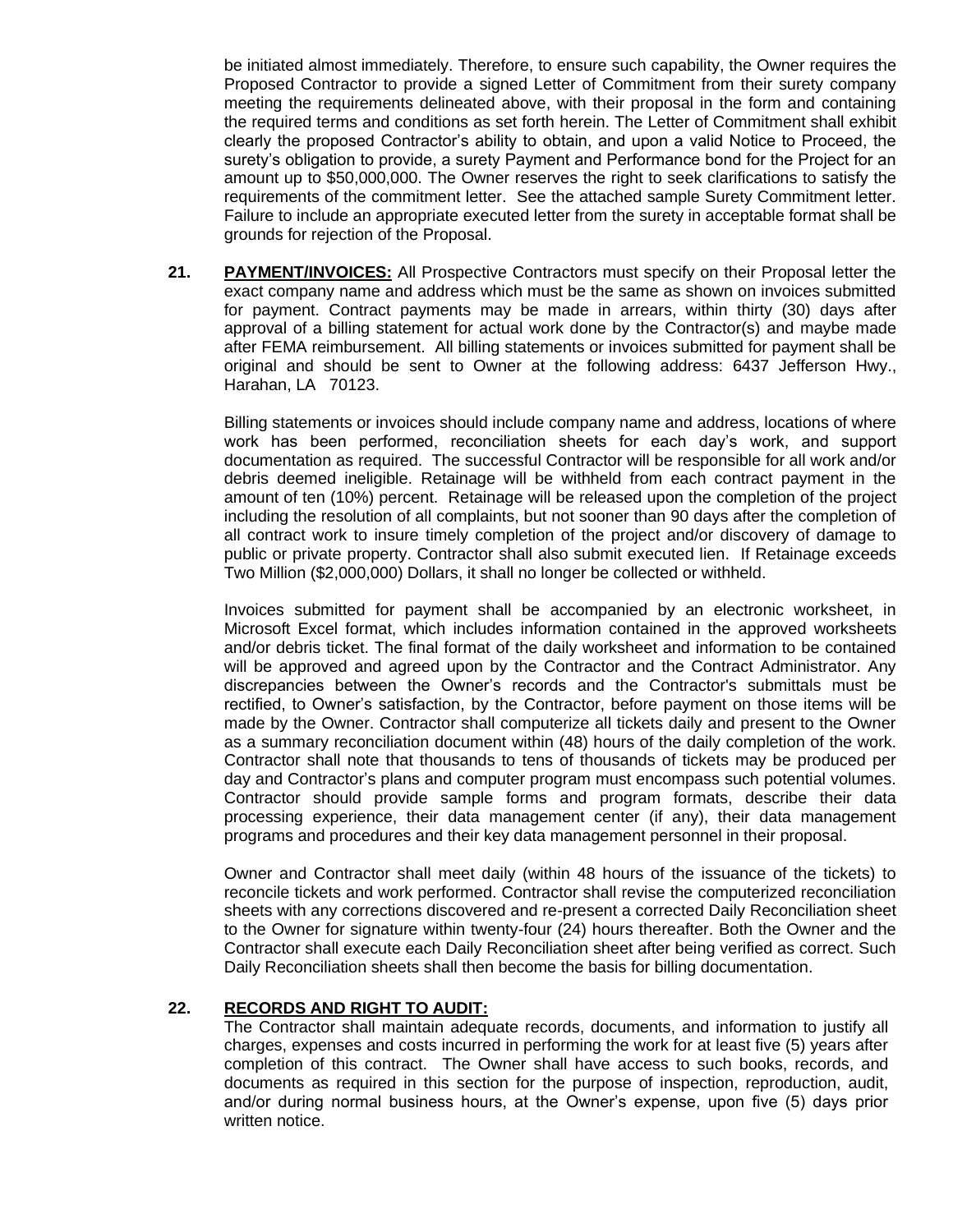## **23. SAFETY:**

The Contractor shall take reasonable precautions for the safety of, and shall provide all reasonable protection to prevent damage, injury or loss to, its employees on the job, and others. The Contractor shall comply with all applicable provisions of federal, state, and municipal safety laws, insurance requirements, standard industry practices, the requirements of the operations and this contract. The Contractor, directly or through its subcontractors, shall erect and properly maintain at all times, as required by the conditions and progress of the work, necessary safeguards for the safety and protection of the public, including securing areas, posting danger signs, placarding, labeling, or posting other forms of warning against hazards. When use of hazardous materials or equipment or unusual methods are necessary for execution of the work, or when the work includes the cleanup, remediation, and/or removal of bio-solids, bio-hazardous waste, or any hazardous or toxic materials, trash debris, refuse, or waste, the Contractor, its subcontractor(s) and their employees shall be trained and certified as required in the proper handling, use and care of equipment, materials, and hazardous operations, and shall exercise the utmost care and perform such activities under the supervision of properly qualified and/or competent personnel.

## **24. PUBLIC ENTITY CRIMES:**

**All Proposers are hereby notified that a person or affiliate, who has been placed on the convicted vendor list, or the Federal suspension and/or debarment list, may not submit a proposal under this Request for Proposal. By submitting this Proposal, the Proposal Contractor certifies they are not suspended or debarred nor does their submittal violate the provisions of this paragraph.**

## **25. CONFLICT OF INTEREST:**

The Contractor shall promptly notify the Contract Administrator, in writing, by certified mail, of all potential conflicts of interest for any prospective business association, interest, or other circumstance, which may influence or appear to influence the Contractor's judgment or quality of services being provided hereunder. Such written notification shall identify the prospective business association, interest, or circumstance, the nature of work that such person may undertake, and request an opinion of the Owner as to whether the association, interest, or circumstance would, in the opinion of the Owner, constitute a conflict of interest. The Owner shall respond to such notification by certified mail within thirty (30) days.

BY SUBMITTING THIS PROPOSAL, THE CONTRACTOR CERTIFIES THAT THEY HAVE NO CONFLICT WITH ANY EMPLOYEE, AGENT, ELECTED OFFICIAL OR OFFICER OF OWNER, NOR ANY OTHER CONFLICT AS MAY BE SET FORTH HEREIN.

## **26. COLLUSION:**

More than one Proposal from an individual, firm, partnership, corporation, association and/or related parties under the same or different names will not be considered. If the Owner believes that collusion exists among Proposers, all Proposals from the suspect firms will be rejected. Related parties mean Prospective Contractors or the principals thereof, which have a direct or indirect ownership and/or profit-sharing interest in another Prospective Contractor or Pro-Proposer.

Prospective Contractors shall comply with all local, state, and federal directives, orders, and laws as applicable to this RFP and all resulting contract(s).

Prospective Contractors, by responding to this RFP, certify that such response is made without previous understanding, agreement, or connection with any person, firm, or corporation making a proposal for the same item(s) and is in all respects fair, without outside control, collusion, fraud, or otherwise illegal action.

## **27. PROTEST PROCEDURE:**

A. PROPOSAL PROTESTS. Any actual or prospective bidder/proposer, who is allegedly aggrieved in connection with the issuance of a proposal package or pending award of a contract, may protest to the Owner.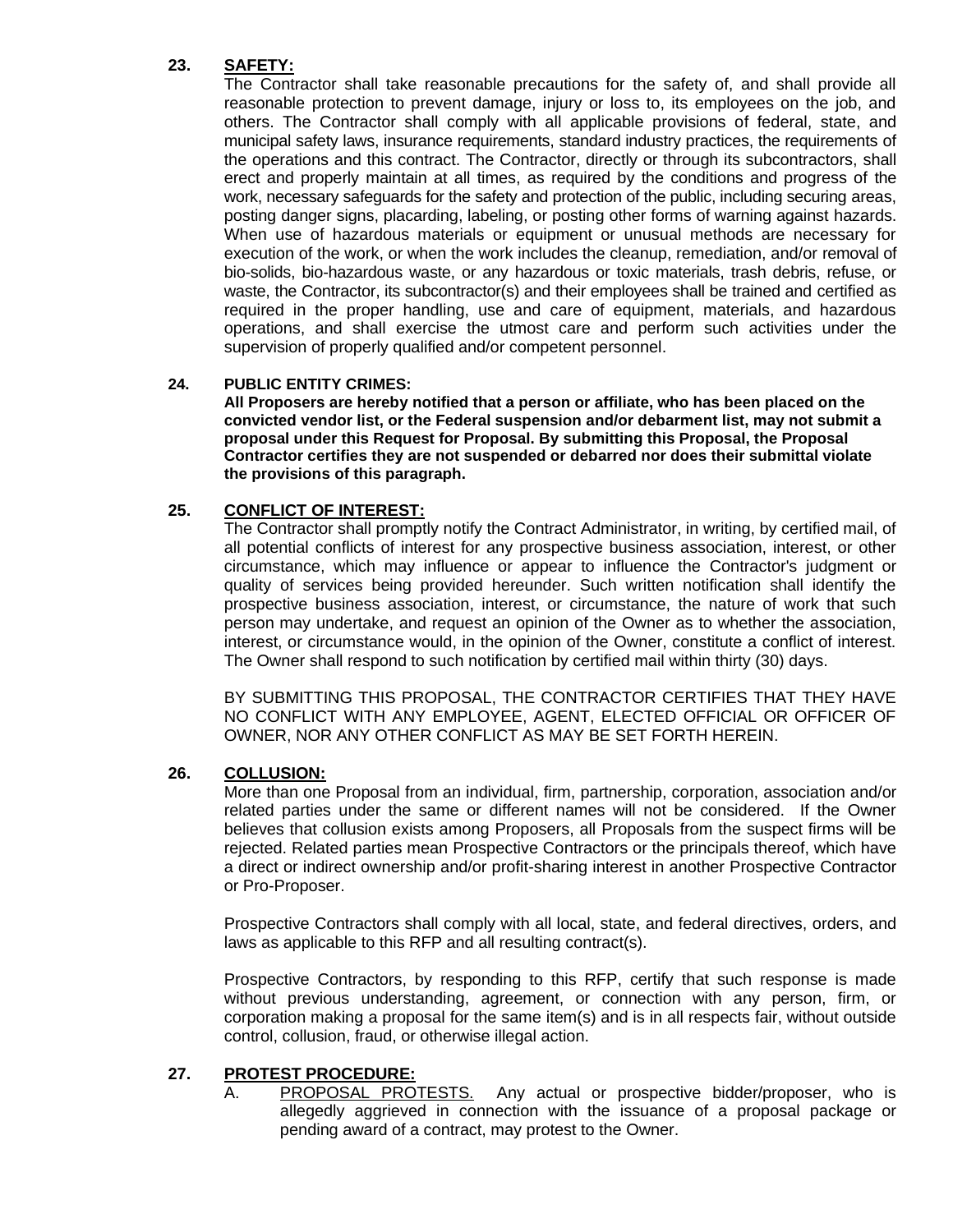# B. REQUIREMENTS TO PROTEST:

- 1) If the protest relates to the content of the bid/proposal package, a formal written protest must be filed no later than 4:30 pm on the fifth full business day after issuance of the proposal package.
- 2) If the protest relates to the award of a contract, a formal written protest must be filed no later than 4:30 pm on the fifth business day after the posting of either the contract award recommendation or the contract award itself. The formal written protest shall identify the protesting party and the solicitation involved; include a clear statement of the grounds on which the protest is based; refer to the statutes, laws, ordinances, or other legal authorities which the protesting party deems applicable to such grounds; and specifically request the relief to which the protesting party deems itself entitled by application of such authorities to such grounds.
- 3) A formal written protest is considered filed with the Owner when the Contract Administrator receives it. Accordingly, a protest is not timely filed unless it is received within the time specified above. Failure to file a formal written protest within the time period specified shall constitute a waiver of the right to protest and result in relinquishment of all rights to protest by the proposer.
- C. SOLE REMEDY. These procedures shall be the sole remedy for challenging the content of this RFP or the award of a contract. Prospective Contractors are prohibited from attempts to influence, persuade, or promote a proposal protest through any other channels or means. Such attempts shall be cause for suspension of the offending party's proposal and protest.
- D. AUTHORITY TO RESOLVE. The Contract Administrator shall resolve the protest in a fair and equitable manner and shall render a written decision to the protestant no later than 4:30 pm on the fifth business day after the filing thereof.
- E. REVIEW OF CONTRACT ADMINISTRATOR'S DECISION. The protesting party may request a review of the Contract Administrator's decision by delivering a written request by 4:30 pm on the fifth full business day after the date of the written decision. The written notice shall include any written or physical materials, objects, statements, and arguments, which the proposer deems relevant to the issues raised in the request for review. If it is determined that the solicitation or award is in violation of law or the regulations and internal procedures of the purchasing department, the Contract Administrator shall immediately cancel or revise the solicitation or award as the Contract Administrator may deem appropriate. If it is determined that the solicitation or award should be upheld, the Contract Administrator shall issue a decision in writing stating the reason for the action with a copy furnished to the protesting party and all substantially affected persons or businesses no later than 4:30 pm on the fifth full business day after the protest. The decision shall be final and conclusive as to the Owner unless any further action is taken by the party making the original protest.
- F. STAY OF PROCUREMENT DURING PROTESTS. There shall be no stay of procurement during protests.
- **28. JURISDICTION:** This Request for Proposal and any resulting Contract shall be general by the Laws of the State of Louisiana and also the Parish of Jefferson, any court proceeding must be filed in Jefferson Parish.

# **V. EVALUATION CRITERIA**

The City shall evaluate each potential contractor in terms of the following which are described in detail on Exhibit A.

- 1. Firm Qualifications and Experience
- 2. Staff qualifications and Size
- 3. Technical Approach to project tasks
- 4. Financial Stability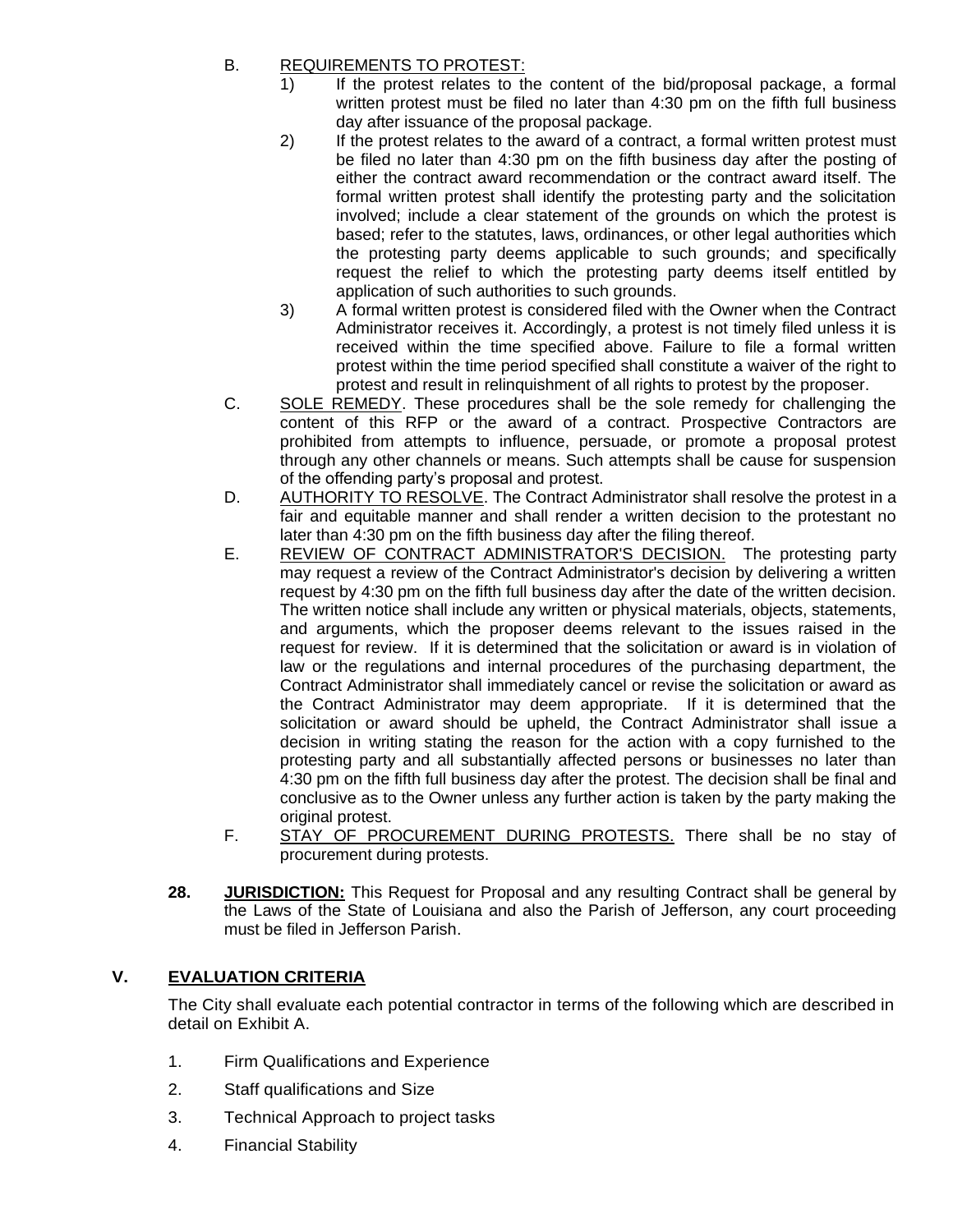- 5. Price
- 6. Ethics Violations
- 7. Proximity to City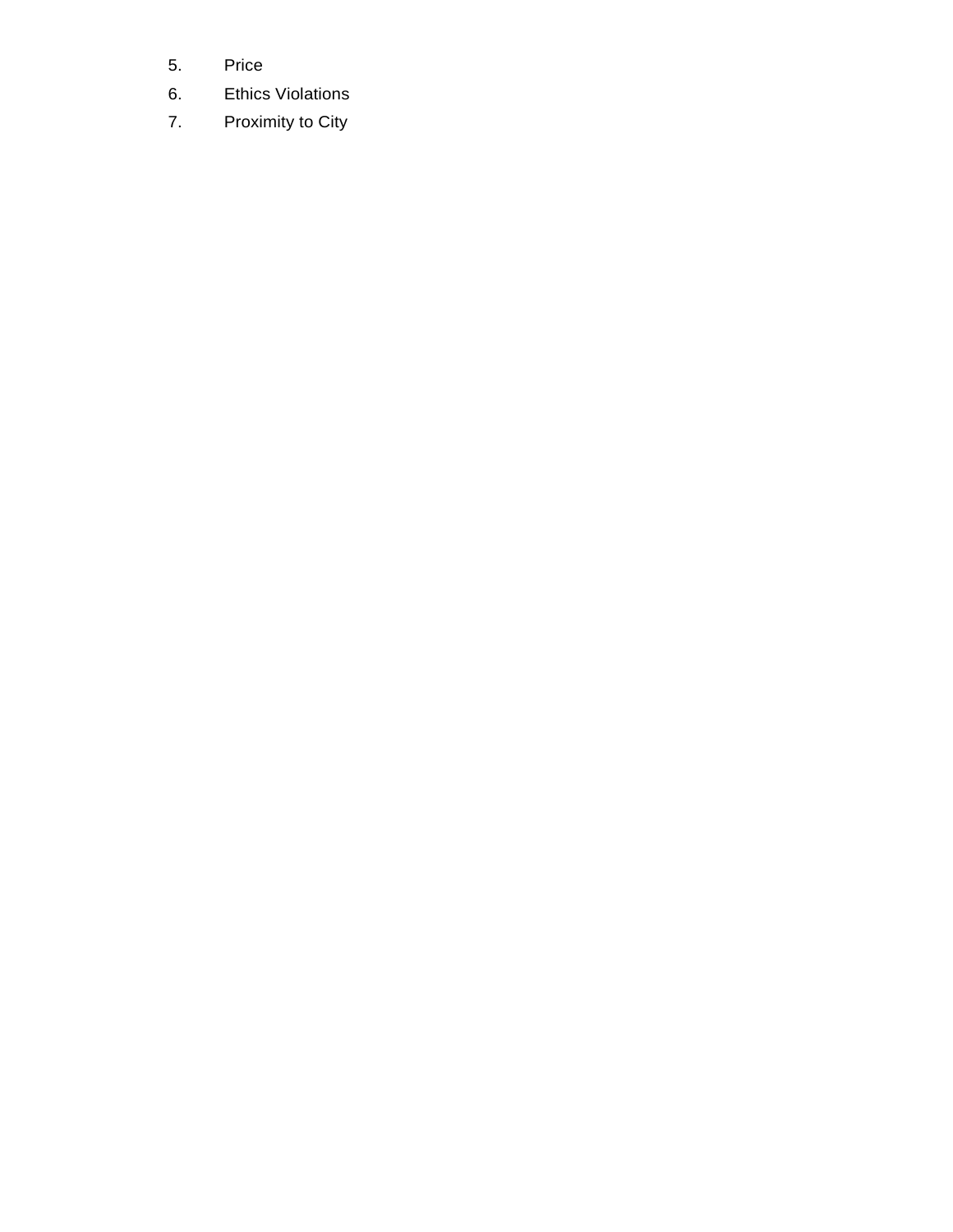## **EXHIBIT A**

## **SELECTION/SCORING CRITERIA**

The City of Harahan may select any or all of the proposals that best contribute to the overall functioning of the city. All proposals will be evaluated by applying a set of evaluation criteria and awarding points to each proposal.

The following criteria and corresponding point system will be utilized to evaluate all respondents. The award will be made to the firm which scores the highest number of points and whose costs are deemed reasonable for similar work.

| <b>CRITERIA</b>                                                                      | <b>MAXIMUM POINTS</b> |
|--------------------------------------------------------------------------------------|-----------------------|
| Firm Qualifications and Experience                                                   | $0-30$ pts            |
| Number of years performing governmental disaster response                            |                       |
| Number of similar projects successfully completed                                    |                       |
| Experience with FEMA reimbursement programs and funding issues                       |                       |
| Satisfactory or better performance on contracts of similar scope and size            |                       |
| Local and minority sub-contracting plan and training component                       |                       |
| <b>Staff Qualifications</b>                                                          | $0-20$ pts            |
| Assurance of dedicated project team.                                                 |                       |
| Education and experience of key team members                                         |                       |
| Knowledge and experience with solid and hazardous waste management programs,         |                       |
| policies and procedures                                                              |                       |
| <b>Technical Approach</b>                                                            | $0-15$ pts            |
| Ability to respond in timely manner with necessary resources                         |                       |
| Start-up and mobilization procedures and exit strategy                               |                       |
| Experience in emergency debris management plan preparation                           |                       |
| Experience with tracking, recording, and data processing                             |                       |
| <b>Financial Stability</b>                                                           | $0-10$ pts            |
| Ability of company to proceed until funding becomes available                        |                       |
| History of financial handling of multiple contracts and disasters                    |                       |
| History of satisfactory payment procedures of sub-contractors                        |                       |
|                                                                                      |                       |
| Cost of Proposal                                                                     | $0-10$ pts            |
| Proposal shall include hourly rates for all services<br>$\bullet$                    |                       |
| Invoicing program shall be consistent with FEMA reimbursement<br>$\bullet$           |                       |
| Pricing will be evaluated for reasonableness and the best overall value for the City |                       |
| <b>Ethics Violation</b>                                                              | $0-5$ pts             |
| Identify any state ethics violations against firm<br>$\bullet$                       |                       |
| Proximity to City                                                                    | $0-10$ pts            |
| Distances from firm's office to City limits                                          |                       |
|                                                                                      |                       |
| <b>TOTAL MAXIMUM POINTS</b>                                                          | 100                   |
|                                                                                      |                       |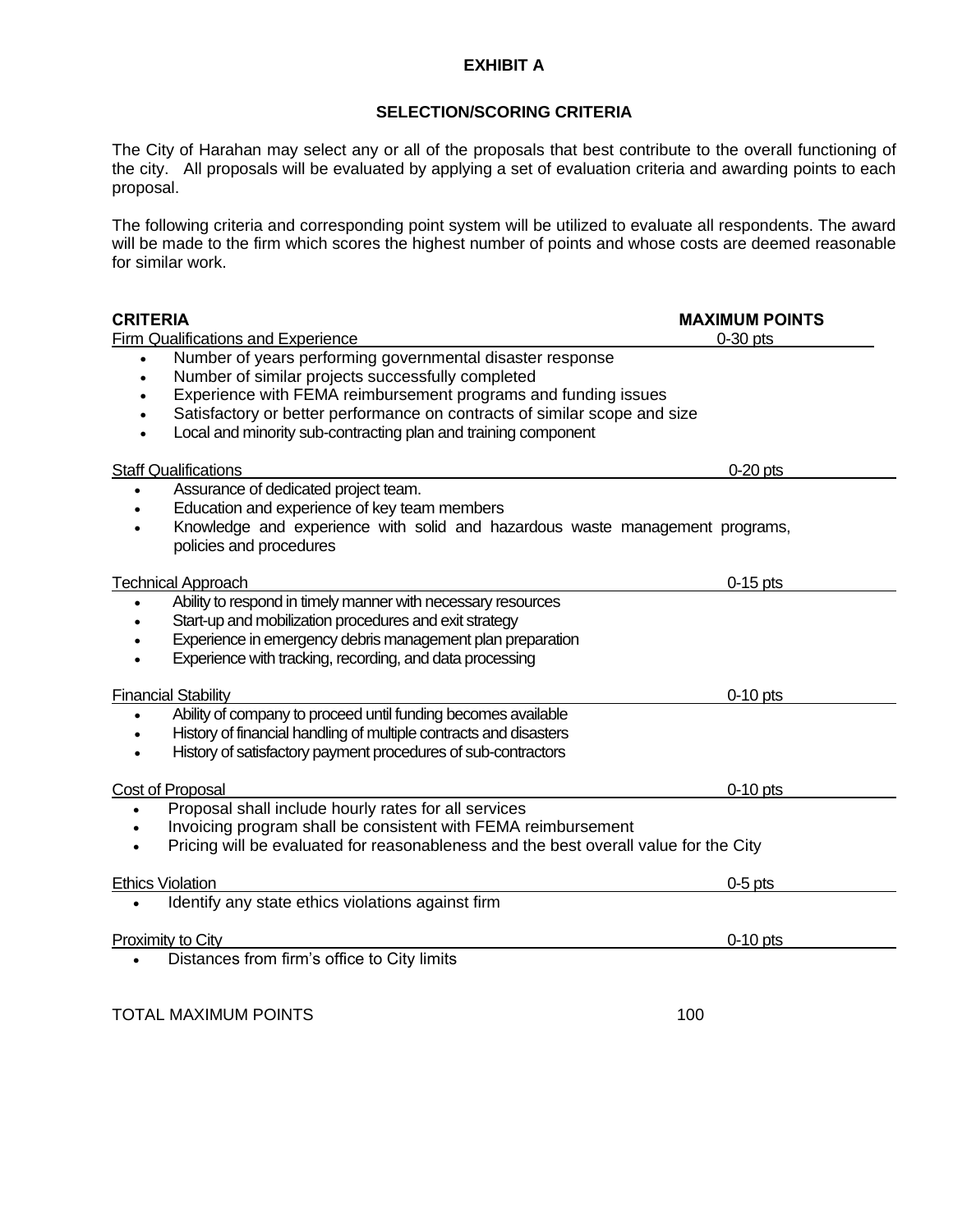## **VI. INSURANCE REQUIREMENTS**

Contractor(s) shall obtain, pay for and keep in force, at its own expense, minimum insurance effective in all localities where contractor may perform the work hereunder, with such carriers as shall be acceptable to Council:

**A. Statutory Workman's Compensation** covering all state and local requirements and Employer's Liability Insurance covering all persons employed by Contractor in connection with this agreement.

The limits for "A" above shall be not less than:

- 1. Employer's liability limits of \$1,000,000/\$1,000,000/\$1,000,000
- 2. Some contracts may require USL&H or maritime coverage. This should be verified with Insurance Department/Legal Dept.
- 3. No excluded classes of owners/officers or employees shall be allowed on Council's premises.

## **WAIVER OF SUBROGATION in favor of City of Harahan must be indicated on certificate.**

## **B. Commercial General Liability**, including:

- 1. Contractual liability assumed by this agreement
- 2. Owner's and Contractor's Protective Liability (if Contractor is a General Contractor) may be required.
- 3. Personal and advertising liability
- 4. Completed operations
- 5. Medical payments

The limits for "B" above shall not be less than:

- 1. \$1,000,000 each occurrence limit
- 2. \$2,000,000 general aggregate limit
- 3. \$1,000,000 products/completed operations aggregate limit
- 4. \$1,000,000 personal and advertising injury limit
- 5. \$50,000 fire damage limit
- 6. \$5,000 medical expense limit (desirable but not mandatory)

## **City of Harahan will be NAMED as additional insured and WAIVER OF SUBROGATION in favor of City of Harahan should be indicated on certificate.**

Some contracts may require Protection and Indemnity coverage. This should be verified with Insurance Department/Legal Dept.

**C. Comprehensive Automobile Liability** covering all owned, hired, and other non-owned vehicles of the Contractor.

The limits for "C" above shall not be less than:

1. \$1,000,000 CSL

#### **City of Harahan will be NAMED as additional insured and WAIVER OF SUBROGATION in favor of City of Harahan should be included on certificate.**

**D**. **Professional Liability Insurance** covering the Wrongful Acts of those professional firms and individuals performing services for Harahan. Certain classifications of service providers will be required to provide evidence of Professional Liability Insurance. Examples of these providers include but are not limited to: Professional Engineers, Architects, Land Surveyors, Attorneys, and IT Consultants.

The limits for "D" above shall not be less than:

1. \$1,000,000 CSL

**WAIVER OF SUBROGATION in favor of City of Harahan shall be included on the Certificate.**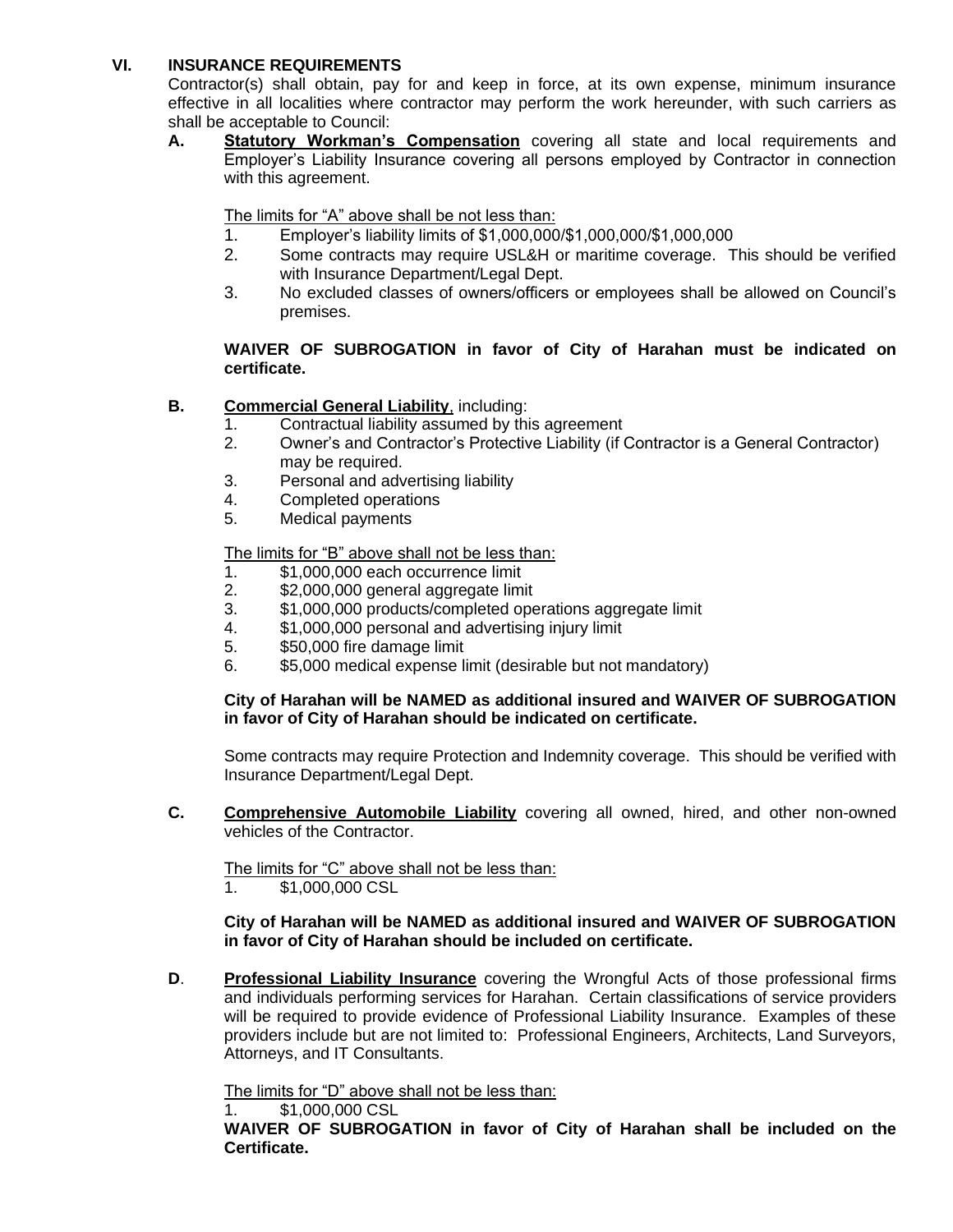#### **OTHER SPECIFIC COVERAGE RELATED TO THE TASK BEING PERFORMED MAY BE REQUIRED, e.g., Builders Risk, Installation Floater.**

All required insurance certificates shall be submitted to the Director of Purchasing & Procurement within ten (10) days of provisional award. Failure to provide the insurance certificates within the time frame specified by the City shall be cause for the submittal to be rejected as non-responsive. Consultant shall maintain insurance in full force and effect during the entire period of performance under contract. Failure to do so shall be cause for termination of the contract. All policies must have a thirty (30) day non-cancellation clause giving the City thirty (30) days prior written notice in the event a policy is changed or canceled.

## **VII. TERMS AND CONDITIONS**

**A. REVISIONS** The City reserves the right to revise any part of the RFP by issuing an addendum to the RFP at anytime. Issuance of this RFP in no way constitutes a commitment by the City to award a contract. The City reserves the right to accept or reject, in whole or part, all Qualification Statements submitted, and/or cancel this announcement if it is determined to be in the City's best interest. All materials submitted in response to this announcement become the property of the City, and selection or rejection of a submittal does not affect this right. The City also reserves the right, at its sole discretion, to waive administrative informalities contained in the RFP.

**QUESTIONS AND COMMENTS Questions** and comments regarding this Request for Proposals must be submitted to City of Harahan, Purchasing & Procurement Department, ATTN: Bryan Wallace, 6437

Jefferson Highway, Harahan, LA 70123; or by e-mail to bryan.wallace@ci.harahan.la.us no later than **12:00 p.m. on May 31, 2022.**

- **B. AWARD** This award will be made to the responsible consultant/sub-consultant team whose proposal is determined in writing to be the most advantageous to the city, taking into consideration a review of price and the scoring criteria set forth. The City reserves the right to enter into a contract deemed to be in its best interest. The City also reserves the right to reject any and all proposals. At the discretion of the Owner, the successful Contractor(s) may be awarded a contract for three (3) years.
- **C. HOLD HARMLESS** To the fullest extent permitted by law, Consultant shall indemnify, hold harmless, and defend the City Council and all of its Agents and Employees, from and against all claims, damages, losses and expenses, including but not limited to attorney's fees, arising out of or resulting from performance of the work, provided that such claim, damage, loss or expense is attributable to bodily injury, sickness, disease or death, or to injury to or destruction of tangible property (other than the work itself) including loss of use resulting therefrom, but only to the extent caused in whole or in part by negligent acts or omissions of Contractor.
- **D. EXCLUSIONS** Pursuant to Louisiana Revised Statute 38:2227, consultant must certify that he has not been convicted of or has not entered into a plea of guilty or nolo contendere to public bribery, corrupt influencing, extortion, money laundering or their equivalent federal crimes. Consultant must further certify that he has not been convicted of, or has not entered into a plea of guilty or nolo contendere to theft, identity theft, theft of a business record, false accounting, issuing worthless checks, bank fraud, forgery, contractors' misapplication of payments, malfeasance in office, or their equivalent federal crimes within the (5) five years prior to submitting the proposal.
- **E. DISCLOSURE** Company must disclose whether it provides services or pays commissions to any employee or elected official of the City of Harahan. If so, company must disclose to whom services are provided and/or commissions are paid. Both positive and negative responses must be submitted.
- **G. E-VERIFY PROGRAM** Pursuant to Louisiana Revised Statute 38:2212.10, contractor must certify that it and each individual, firm or corporation associated with it and engaged in the physical performance of services in the State of Louisiana, under a contract with the City of Harahan has registered with, is participating in, and shall continue to participate in a federal work authorization program designated as such under the Illegal Immigration Reform and Immigrant Responsibility Act of 1996, as amended, which is operated by the United States Department of Homeland Security, known as the "E-Verify" program. Contractor must verify the legal status of all existing and new employees in the State of Louisiana by attesting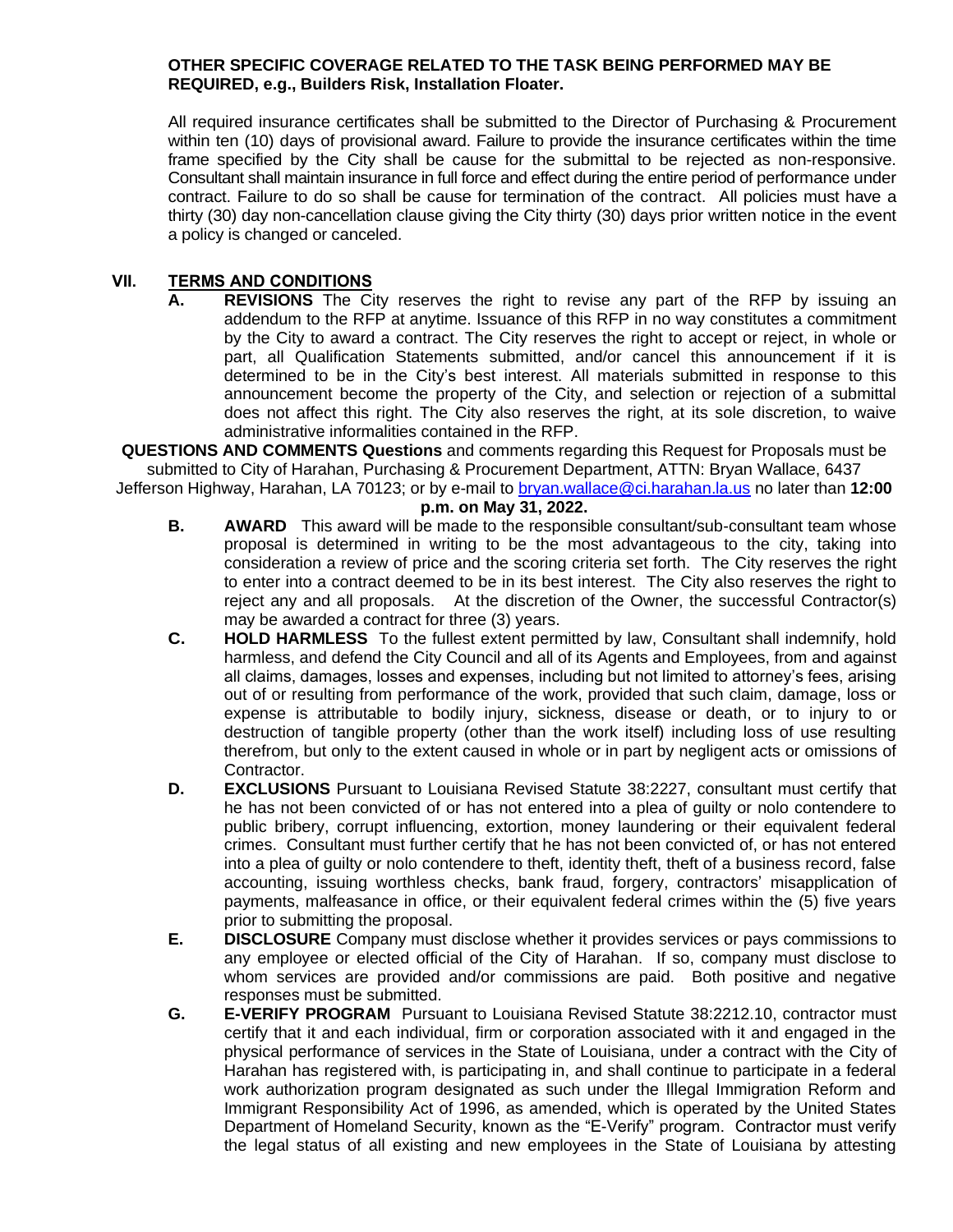herein that each is a citizen of the United States or legal aliens as defined by now effective immigration laws of the United State of America.

# **H. SUBMITTALS REQUIRED UPON PROVISIONAL AWARD**

Failure to provide the following documentation within the time period specified may be cause for the provisional award to be voided and the quote to be rejected as non-responsive.

- 1) Insurance Requirements as specified in Section V, if not currently on file.<br>2) A current, fully executed Taxpayer Identification Number (W-9).
- 2) A current, fully executed Taxpayer Identification Number (W-9).
- 3) A current Jefferson Parish Occupational License, if applicable.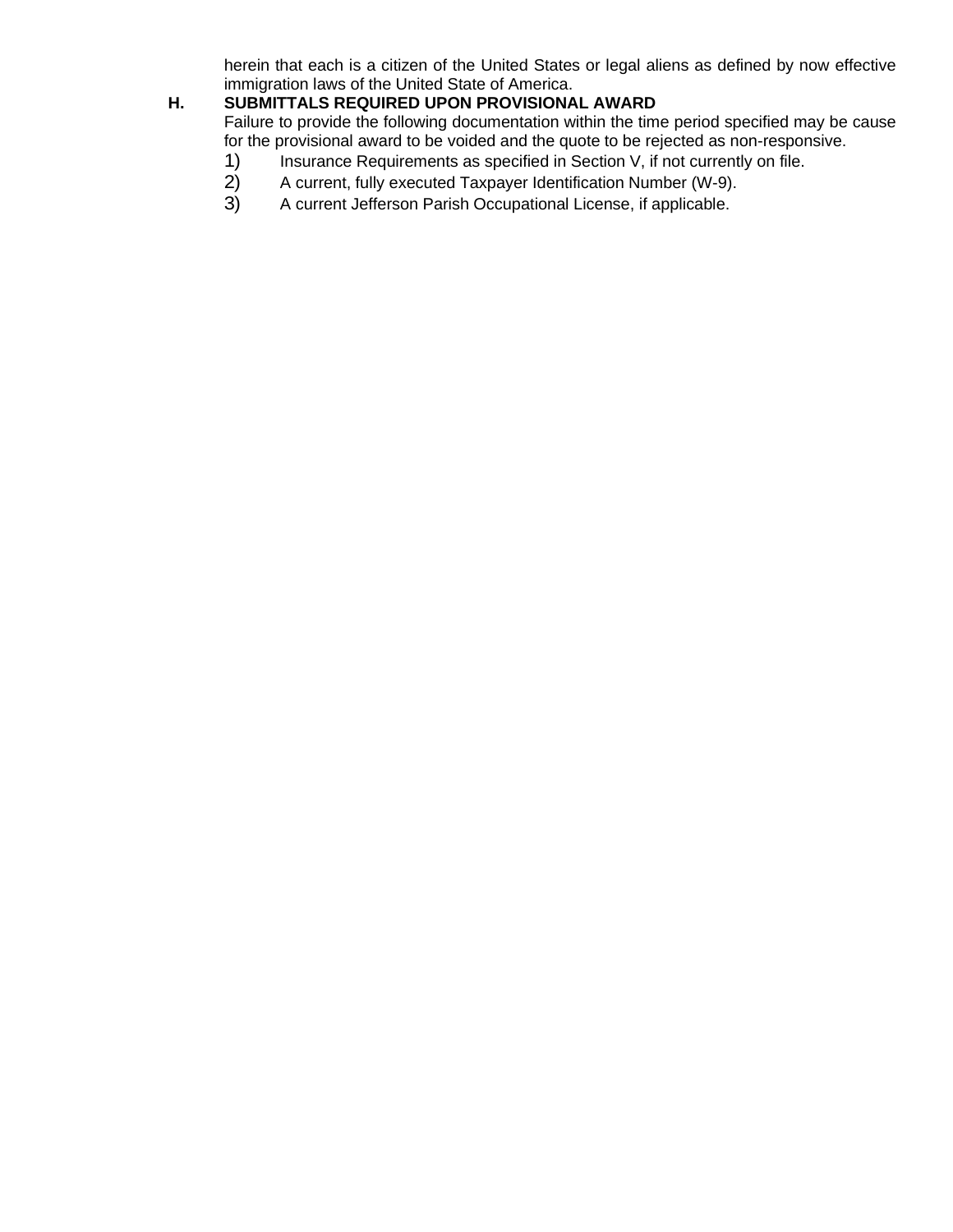## **E-VERIFY AFFIDAVIT**

#### **STATE OF LOUISIANA**

**PARISH OF \_\_\_\_\_\_\_\_\_\_\_\_\_\_\_\_\_\_\_\_\_\_\_\_**

BEFORE ME, the undersigned Notary Public PERSONALLY CAME AND APPEARED,

I, \_\_\_\_\_\_\_\_\_\_\_\_\_\_\_\_\_\_\_\_\_\_\_\_\_\_\_\_\_\_\_\_\_\_\_, the owner/authorized representative of

#### \_\_\_\_\_\_\_\_\_\_\_\_\_\_\_\_\_\_\_\_\_\_\_\_\_\_\_\_\_\_\_\_\_\_\_\_\_\_\_\_\_ Company/Individual/Legal Entity Name

who hereby personally and as the authorized representative of the above identified legal person executes this affidavit, as the undersigned Contractor verification of its current and future compliance with L.S.A. R.S. 38:2212.10, stating affirmatively that it and each individual, firm or corporation associated with it and engaged in the physical performance of services in the State of Louisiana, under a contract with the City of Harahan has registered with, is participating in, and shall continue to participate in a federal work authorization program designated as such under the Illegal Immigration Reform and Immigrant Responsibility Act of 1996, as amended, which is operated by the United States Department of Homeland Security, known as the "E-Verify" program. The Contractor hereby verifies the legal status of all existing and new employees in the State of Louisiana by attesting herein that each is a citizen of the United States or legal aliens as defined by now effective immigration laws of the United States of America.

Contractor shall not assign this Contract or any monies due or to become due hereunder, or subcontract any part of the Work without the prior written consent of the City of Harahan.

Contractor verifies that Contractor will collect an affidavit in this form from any approved subcontractor and forward a copy to: City of Harahan, 6437 Jefferson Highway, Harahan, Louisiana 70123, no later than five business days of contracting with its subcontractor; however, in no instance shall the affidavit be received after commencement of work by the subcontractor.

| Signature of Authorized Signatory             | Date E-Verify ID Assigned |     |
|-----------------------------------------------|---------------------------|-----|
| <b>Printed Name of Signatory</b>              | E-Verify ID               |     |
| <b>Title of Authorized Signatory</b>          |                           |     |
| SUBSCRIBED AND SWORN BEFORE ME ON THIS DAY OF |                           | ,20 |
| <b>Notary Signature</b>                       |                           |     |
| Printed Notary Name: _______________________  |                           |     |
| Notary/Bar Roll Number: ____________________  |                           |     |
| My Commission is For/Expires: _________       |                           |     |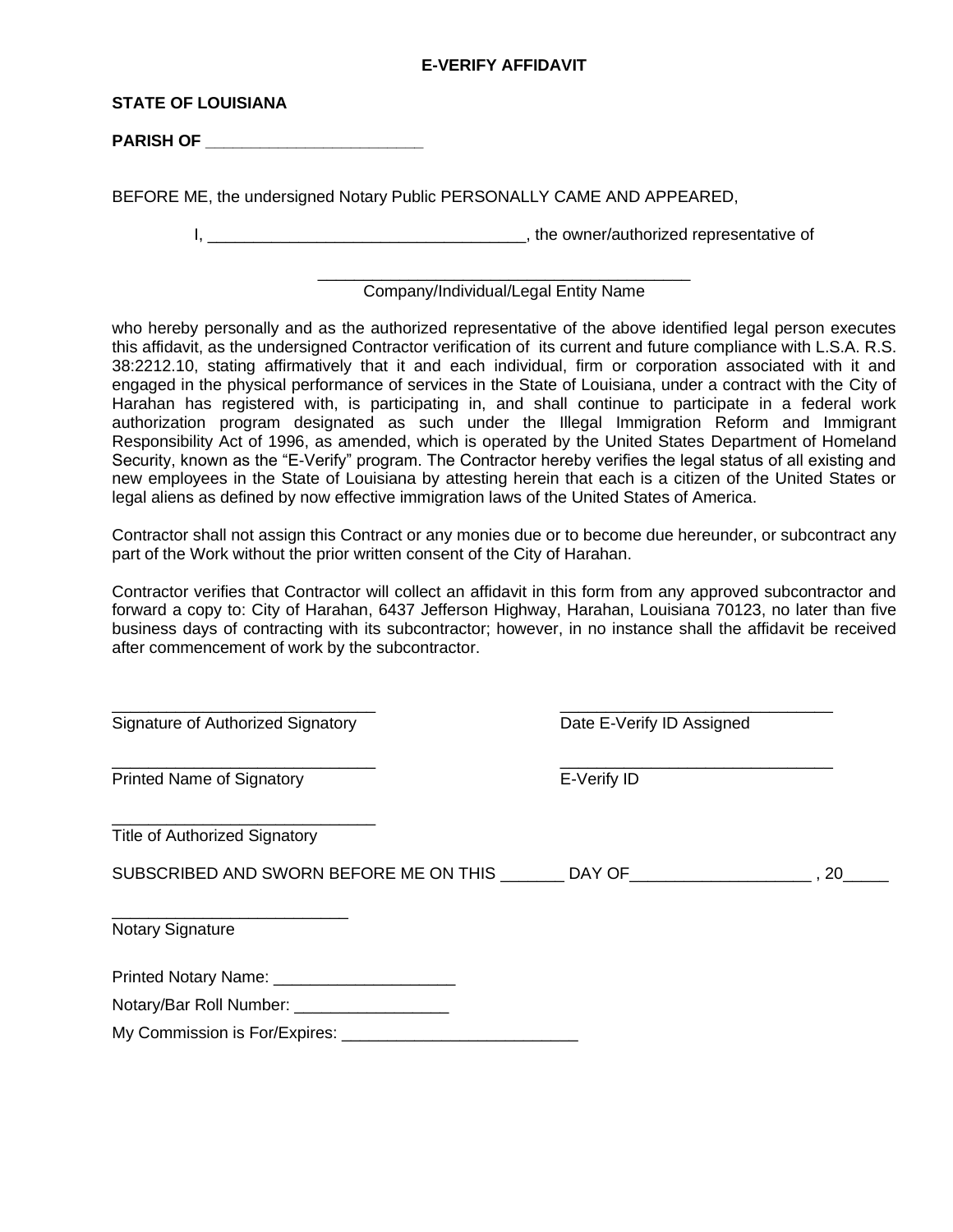## **PAST CRIMINAL CONVICTIONS OF BIDDERS ATTESTATION (LA. R.S. 38:2227)**

STATE OF LOUISIANA

PARISH OF **EXECUTE A REPORT OF A REPORT OF A REPORT OF A REPORT OF A REPORT OF A REPORT OF A REPORT OF A REPORT OF A REPORT OF A REPORT OF A REPORT OF A REPORT OF A REPORT OF A REPORT OF A REPORT OF A REPORT OF A REPORT OF** 

BEFORE ME, the undersigned Notary Public PERSONALLY CAME AND APPEARED,

I, \_\_\_\_\_\_\_\_\_\_\_\_\_\_\_\_\_\_\_\_\_\_\_\_\_\_\_\_\_\_\_\_\_\_\_, (Appearer) the owner/authorized representative of

\_\_\_\_\_\_\_\_\_\_\_\_\_\_\_\_\_\_\_\_\_\_\_\_\_\_\_\_\_\_\_\_\_\_\_\_\_\_\_\_\_ Company / Individual / Legal Entity Name

Appearer, as a Bidder on the herein named Project, does hereby attest that:

A. No sole proprietor or individual partner, incorporator, director, manager, officer, organizer, or member who has a minimum of a ten percent (10%) ownership in the bidding entity named herein, including any silent or dormant owner or manager, has been convicted of, or has entered a plea of guilty or nolo contendere to, any of the following state crimes or equivalent federal crimes:

(a) Public bribery (R.S. 14:118) (c) Extortion (R.S. 14:66)

(b) Corrupt influencing (R.S. 14:120) (d) Money laundering (R.S. 14:230)

B. For five years prior to the project bid date, no sole proprietor or individual partner, incorporator, director, manager, officer, organizer, or member who has a minimum of a ten percent (10%) ownership in the bidding entity named herein, including any silent or dormant owner or manager, has been convicted of, or has entered a plea of guilty or nolo contendere to any of the following state crimes or equivalent federal crimes, during the solicitation or execution of a contract or bid awarded pursuant to the provisions of Chapter 10 of Title 38 of the Louisiana Revised Statutes:

(b) Identity Theft (R.S. 14:67.16) (g) Forgery (R.S. 14:72)

(c) Theft of a business record (R.S. 14:67.20) (h) Issuing worthless checks (R.S.14:71)

(e) Contractor's misapplication of payments (R.S. 14:202)

- (a) Theft (R.S. 14:67) (f) Bank fraud (R.S. 14:71.1)
	-
	-
- (d) False accounting (R.S. 14:70) (i) Malfeasance in office (R.S. 14:134)

| Name of Bidder                         | Signature of Authorized Signatory of Bidder<br><b>Title of Authorized Signatory</b> |           |
|----------------------------------------|-------------------------------------------------------------------------------------|-----------|
| <b>Project Name/Number</b>             |                                                                                     |           |
| SUBSCRIBED AND SWORN BEFORE ME ON THIS | DAY OF                                                                              | <b>20</b> |
| <b>Notary Signature</b>                |                                                                                     |           |

Printed Notary Name:

Notary/Bar Roll Number:

My Commission is for/Expires:

\_\_\_\_\_\_\_\_\_\_\_\_\_\_\_\_\_\_\_\_\_\_\_\_\_\_\_

\_\_\_\_\_\_\_\_\_\_\_\_\_\_\_\_\_\_\_\_\_\_\_\_\_\_\_

\_\_\_\_\_\_\_\_\_\_\_\_\_\_\_\_\_\_\_\_\_\_\_\_\_\_\_\_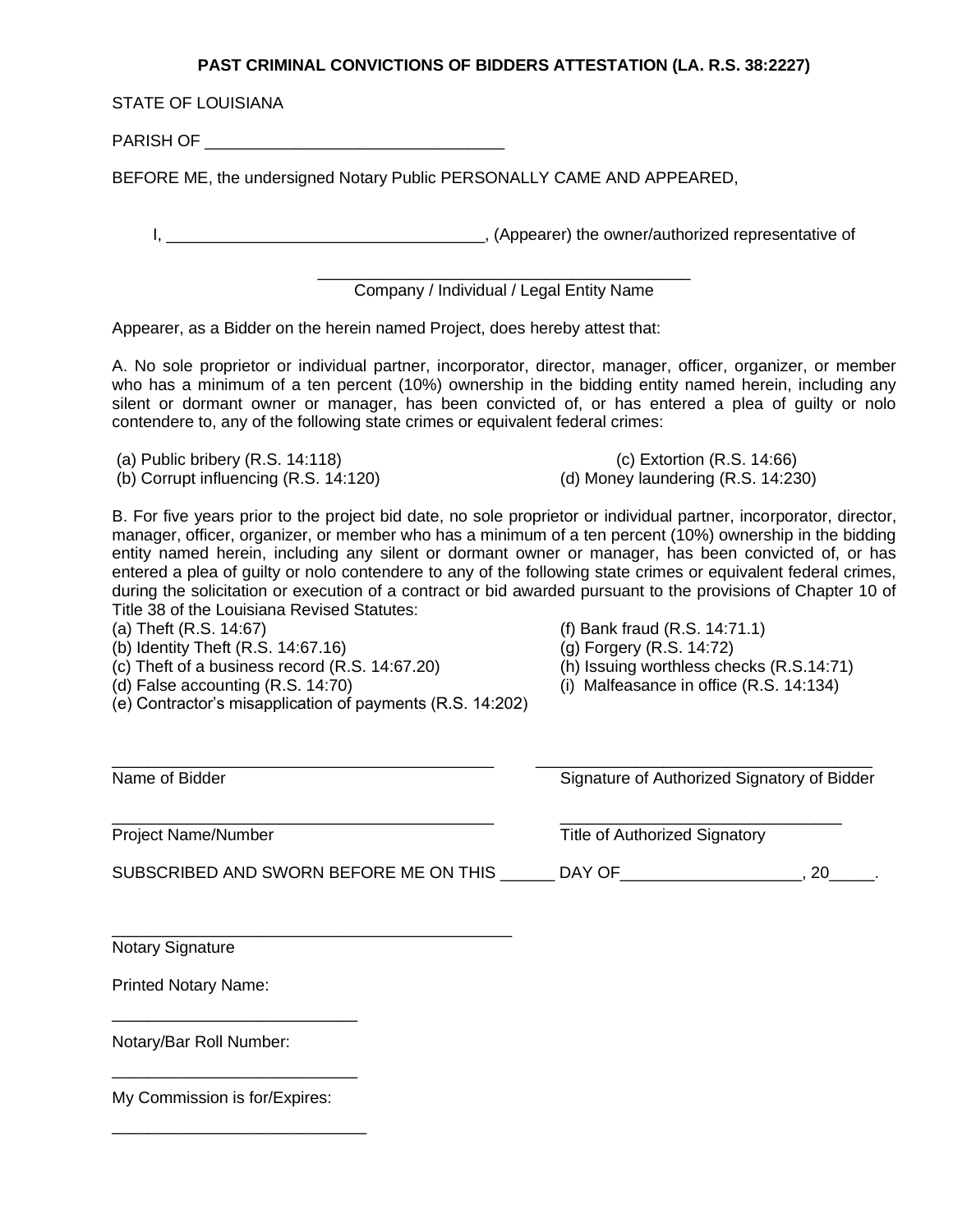# **CITY OF HARAHAN NON-SOLICITATION AND UNEMPLOYMENT AFFIDAVIT**

(Pursuant to La. R.S. 38:2224 and La. R.S. 23:1726(B))

**STATE OF \_\_\_\_\_\_\_\_\_\_\_\_\_\_\_\_\_\_\_\_\_\_\_\_\_\_\_\_\_\_\_**

**PARISH/COUNTY OF\_\_\_\_\_\_\_\_\_\_\_\_\_\_\_\_\_\_\_\_\_\_\_**

**Before me**, the undersigned authority, came and appeared,

**I, \_\_\_\_\_\_\_\_\_\_\_\_\_\_\_\_\_\_\_\_\_\_\_\_\_\_\_\_\_\_\_\_\_\_\_, the owner/authorized representative of**

## Company/Individual/Legal Entity Name

**\_\_\_\_\_\_\_\_\_\_\_\_\_\_\_\_\_\_\_\_\_\_\_\_\_\_\_\_\_\_\_\_\_\_\_\_\_\_\_\_\_\_\_\_\_\_\_\_\_\_\_\_\_\_\_\_\_\_\_\_\_\_\_\_\_\_\_\_**

who, being first duly sworn, deposed and state that I personally and as an authorized representative of the above identified legal person executes this continuing affidavit stating that neither the above named Contractor nor a person acting on its behalf, either directly or indirectly, employed, paid, nor promised any gift, consideration or commission to any person or legal entity to procure or assist in procuring this public contract, other than persons regularly employed by Contractor whose services were in the regular course of their duties for Contractor in connection with the construction, alteration or demolition of a public building or project.

The above-named Contractor, if awarded, continually affirms that no part of the contract price received by Contractor was paid or will be paid to any person, corporation, firm, association, or other organization for soliciting the contract, other than the payment of their normal compensation to persons regularly employed by the affiant whose services were in the regular course of their duties for Contractor.

The above-named Contractor hereby attests and certifies that it does not have any unpaid assessment or penalty levied against it regarding unemployment compensation and currently does and will continue to properly classify each employee.

Contractor verifies that Contractor will collect an affidavit in this form from any approved subcontractor and forward a copy to: the City of Harahan, 6437 Jefferson Highway, Harahan, Louisiana 70123, no later than five business days after contracting with its subcontractor; however, in no instance shall the affidavit be received after commencement of work by the subcontractor.

|                                      | SUBSCRIBED AND SWORN BEFORE ME ON<br>THIS DAY OF<br>$20$ . |
|--------------------------------------|------------------------------------------------------------|
| Signature of Authorized Signatory    |                                                            |
| <b>Printed Name of Signatory</b>     | <b>Notary Signature</b>                                    |
| <b>Title of Authorized Signatory</b> | <b>Printed Notary Name:</b>                                |
| <b>Project Name/Number</b>           | Notary/Bar Roll Number:                                    |
|                                      | My Commission is for/expires on:                           |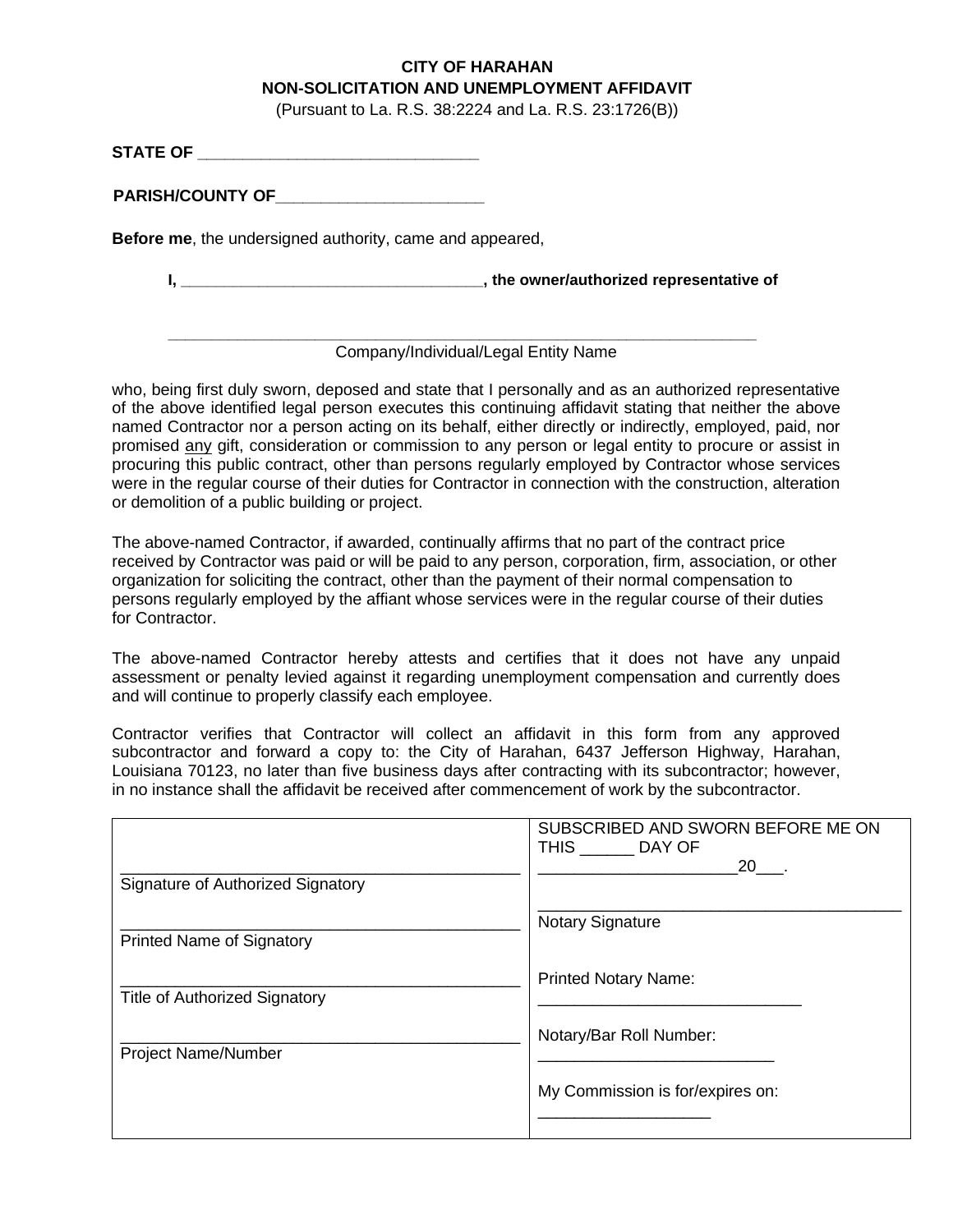#### **REQUIRED SIGNATURE PAGE FOR PROPOSALS**

#### *This page, signed by an authorized officer of your company, must accompany your proposal as the cover page.*

I, the undersigned, having carefully examined the Request for Proposals, propose to furnish services in accordance therewith as set forth in the attached proposal.

I hereby certify that this proposal is genuine and not a sham or collusive proposal, or made in the interests or on behalf of any person not therein named; and I have not directly or indirectly induced or solicited any Contractor or supplier on the above work to put in a sham proposal or any person or corporation to refrain from submitting a proposal; and that I have not in any manner sought by collusion to secure to myself an advantage over any other contractor(s) or person(s).

*In order to induce the City to consider this proposal, the proposer irrevocably waives any existing rights which it may have, by contract or otherwise, to require another person or corporation to refrain from submitting a proposal to or performing work or providing supplies to the City of Harahan, and proposer further promises that it will not in the future directly or indirectly induce or solicit any person or corporation to refrain from submitting a bid or proposal to or from performing work or providing supplies to the City of Harahan.*

#### **Please type or print legibly information below.**

Proposer hereby acknowledges receipt of the RFP and agrees to Terms and Conditions set forth in this RFP.

## **PROPOSER INFORMATION**

| <b>AUTHORIZATION TO PROPOSE</b> (must be signed): |            |
|---------------------------------------------------|------------|
|                                                   |            |
| Signature                                         | Offer Date |
| <b>Printed Name</b>                               |            |
| Primary Contact Person (If other than above):     |            |
|                                                   |            |
|                                                   |            |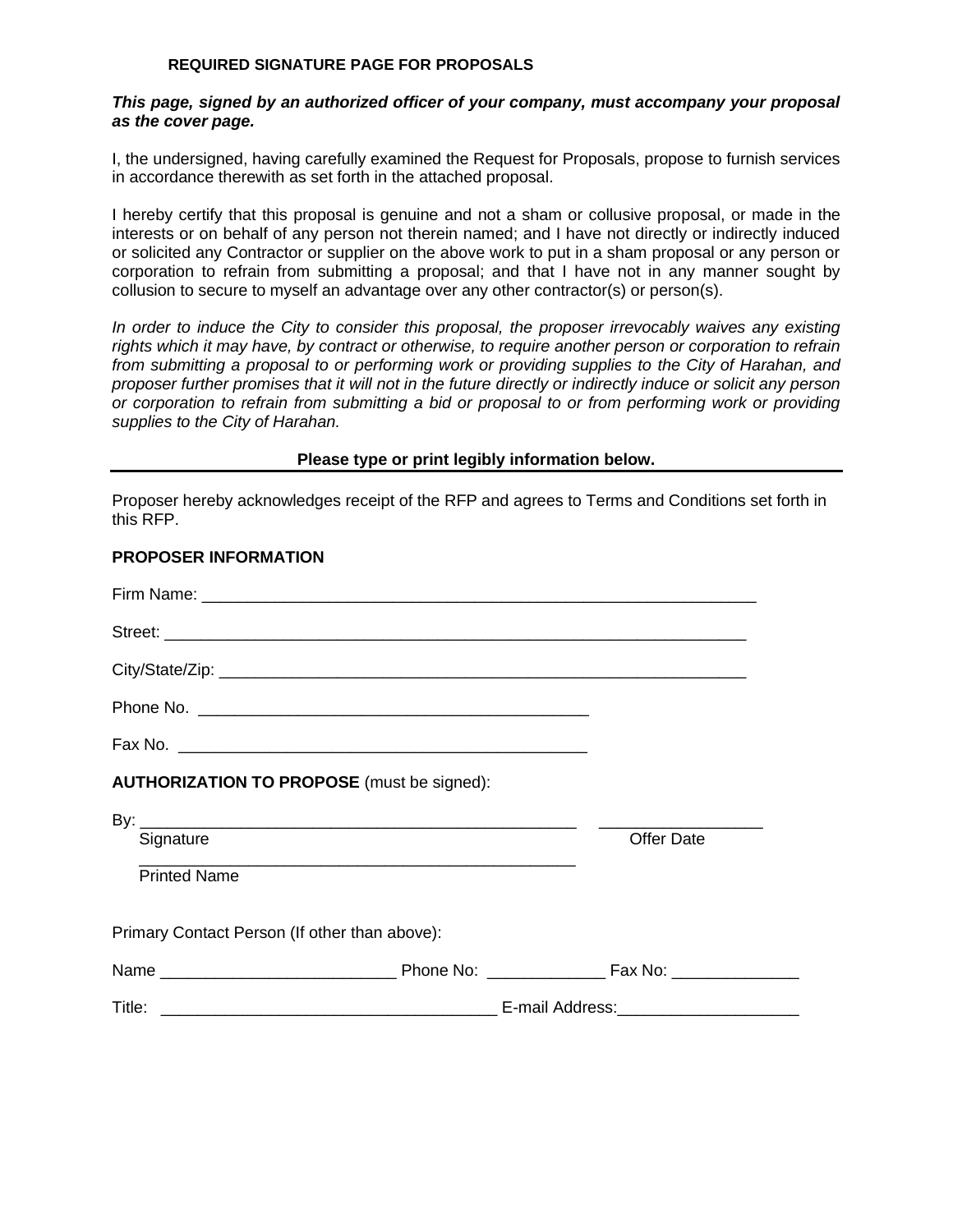## **Pricing Schedule**

## **A. Right of Way (ROW) Clearing and/or removing debris from the public right-of-way, streets and roads**

- 1. Load and Haul vegetative debris to a Debris Management Site (DMS):
	- \$ \_\_\_\_\_\_\_\_\_\_\_\_ per cubic yard for 0-5 miles, one-way haul
	- \$ \_\_\_\_\_\_\_\_\_\_\_\_ per cubic yard for 5.1-10 miles, one-way haul
	- \$ \_\_\_\_\_\_\_\_\_\_\_\_ per cubic yard for 10.1-15 miles, one way haul
	- \$ \_\_\_\_\_\_\_\_\_\_\_\_ per cubic yard for 15.1-30 miles, one way haul
- 2. a. Load and Haul Construction and Demolition (C&D) and Mixed Debris to a Debris Management Site (DMS)
	- \$ \_\_\_\_\_\_\_\_\_\_\_\_ per cubic yard for 0-5 miles, one-way haul
	- \$ \_\_\_\_\_\_\_\_\_\_\_\_ per cubic yard for 5.1-10 miles, one-way haul
	- \$ \_\_\_\_\_\_\_\_\_\_\_\_ per cubic yard for 10.1-15 miles, one way haul
	- \$ \_\_\_\_\_\_\_\_\_\_\_\_ per cubic yard for 15.1-30 miles, one way haul
	- b. Load and Haul C&D and Mixed Debris directly to final disposal
	- \$ \_\_\_\_\_\_\_\_\_\_\_ per cubic yard for 0-5 miles, one-way haul
	- \$ \_\_\_\_\_\_\_\_\_\_\_ per cubic yard for 5.1-10 miles, one-way haul
	- \$ \_\_\_\_\_\_\_\_\_\_\_ per cubic yard for 10.1-15 miles, one way haul
	- \$ \_\_\_\_\_\_\_\_\_\_\_ per cubic yard for 15.1-30 miles, one way haul

## **B. Right of Way (ROW) stumps**

Removal and Disposal of hazardous stumps from the ROW

| 24" diameter and up, but less than 36" diameter:                                                            | ea |
|-------------------------------------------------------------------------------------------------------------|----|
| 36" diameter and up, but less than 48" diameter:                                                            | ea |
| 48" diameter and up, but less than 72" diameter:                                                            | ea |
| Equal to or greater than 72" diameter:                                                                      | ea |
| Removal of non-hazardous stumps from the ROW placed<br>there by others (as per FEMA Stump Conversion Table) | \$ |